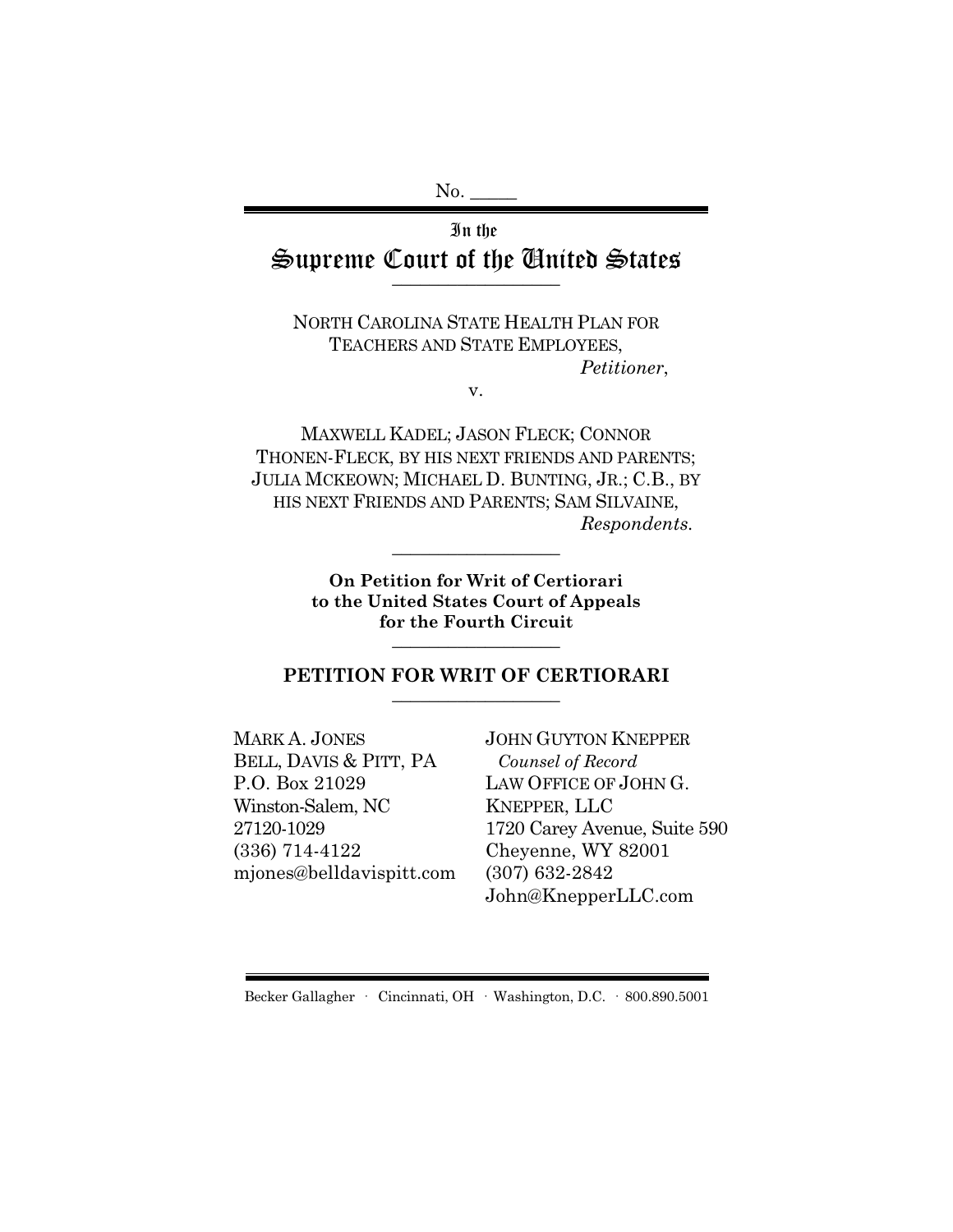#### **QUESTION PRESENTED**

Section 1003 of the Rehabilitation Act Amendments of 1986 provides that a State "shall not be immune under the Eleventh Amendment . . . from suit in Federal court" for violations of Title VI, Title IX, Section 504 of the Rehabilitation Act, the Age Discrimination Act of 1975, or—in what this Court has referred to as the section's residual clause—"the provisions of any other Federal statute prohibiting discrimination by recipients of Federal financial assistance." 42 U.S.C. § 2000d-7(a).

The question presented is:

Whether the residual clause of Section 1003 provides an "unequivocal textual waiver" of sovereign immunity, permitting suits against States under subsequently enacted statutory provisions that refer to neither States nor sovereign immunity?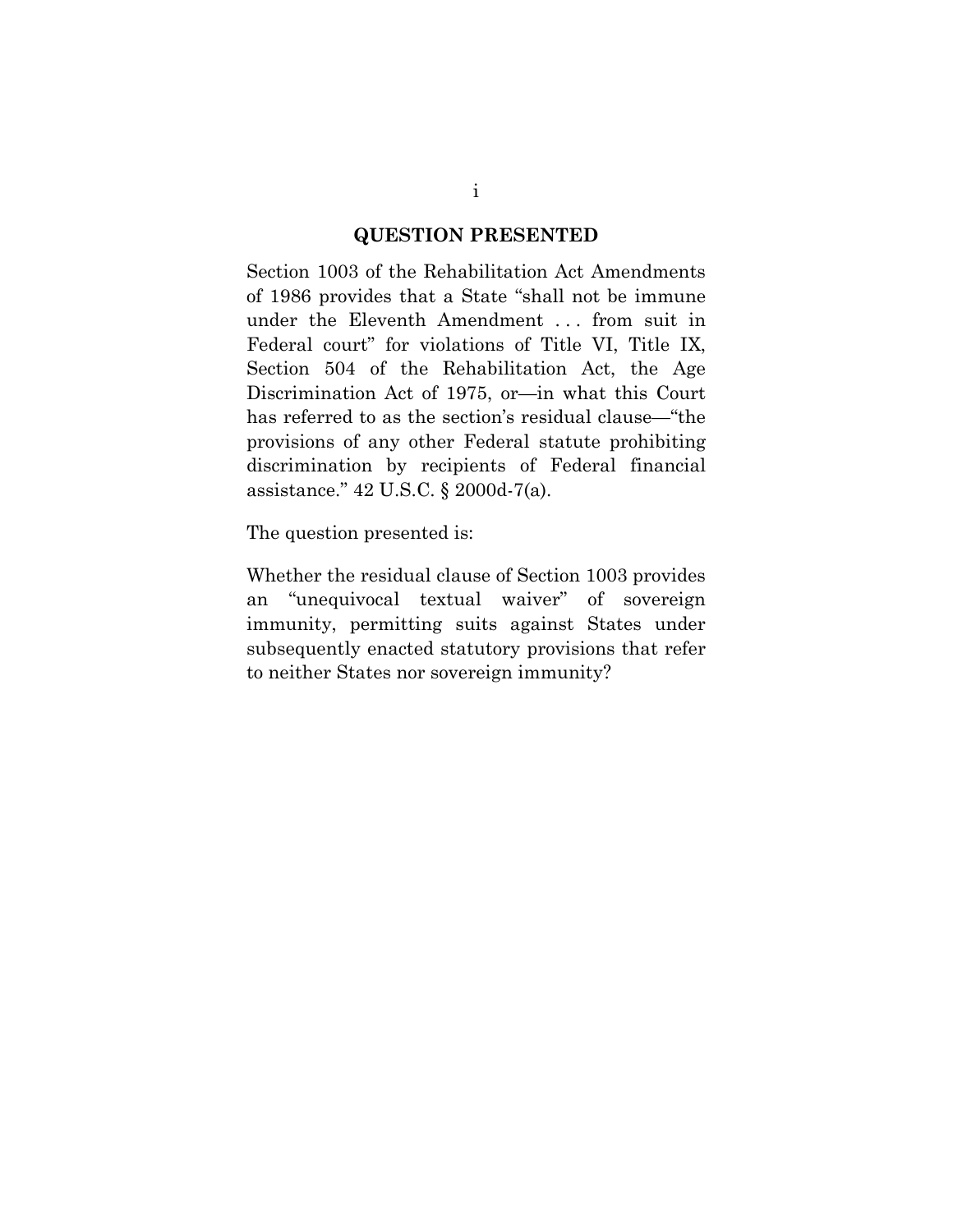#### **PARTIES TO THE PROCEEDING**

Petitioner, the North Carolina State Health Plan for Teachers and State Employees ("State Health Plan" or "Plan"), is an agency of the State of North Carolina. N.C. Gen. Stat. § 35.48.2(a). The State Health Plan is a Defendant in the district court below and was the appellant in the Fourth Circuit. The Plan seeks interlocutory review of the lower courts' decisions that the State has waived its sovereign immunity.

Respondents Maxwell Kadel, Jason Fleck, Connor Thonen-Fleck, Julia McKeown, Michael D. Bunting, Jr., C.B., by his next friends and parents, and Sam Silvaine are Plaintiffs below. They are current and former state employees, and their dependents, who allege that the State Health Plan impermissibly discriminates in the diagnoses and medical procedures it covers. The Plaintiffs seek injunctive, declaratory and monetary relief against the Plan. They also seek injunctive and declaratory relief pursuant to *Ex Parte Young* against two Defendants not before this Court: Dale Folwell, Treasurer of the State of North Carolina, and Dee Jones, the Executive Administrator of the State Health Plan.

While the State Health Plan's interlocutory appeal was pending, the magistrate judge allowed Plaintiffs to amend their Complaint and add an additional Plaintiff: Dana Caraway. In addition to joining the above claims against the State Health Plan and its officials, Caraway also asserts a claim under Title VII against the State Health Plan and against her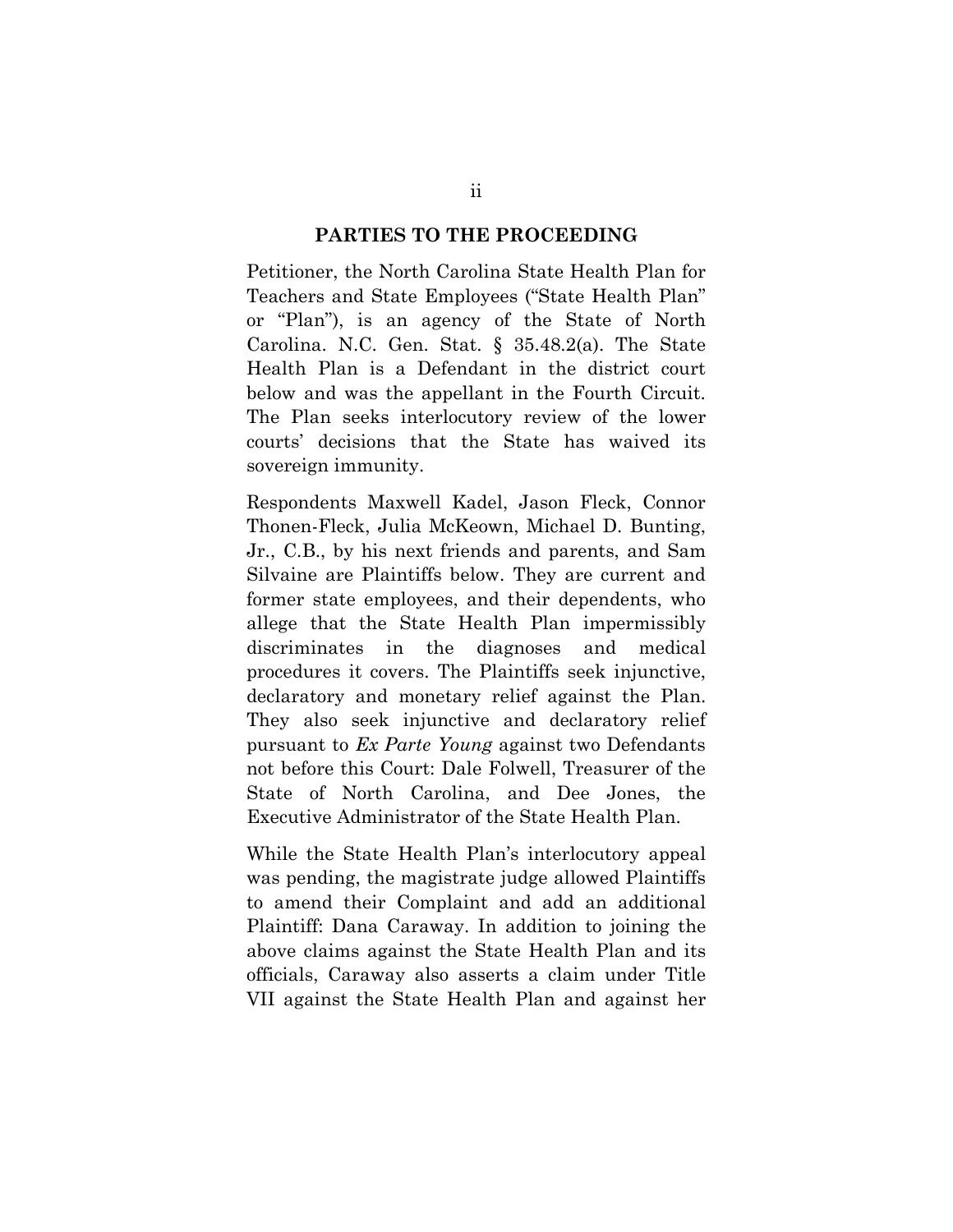employer, the North Carolina Department of Public Safety. The case is scheduled for trial in July 2022.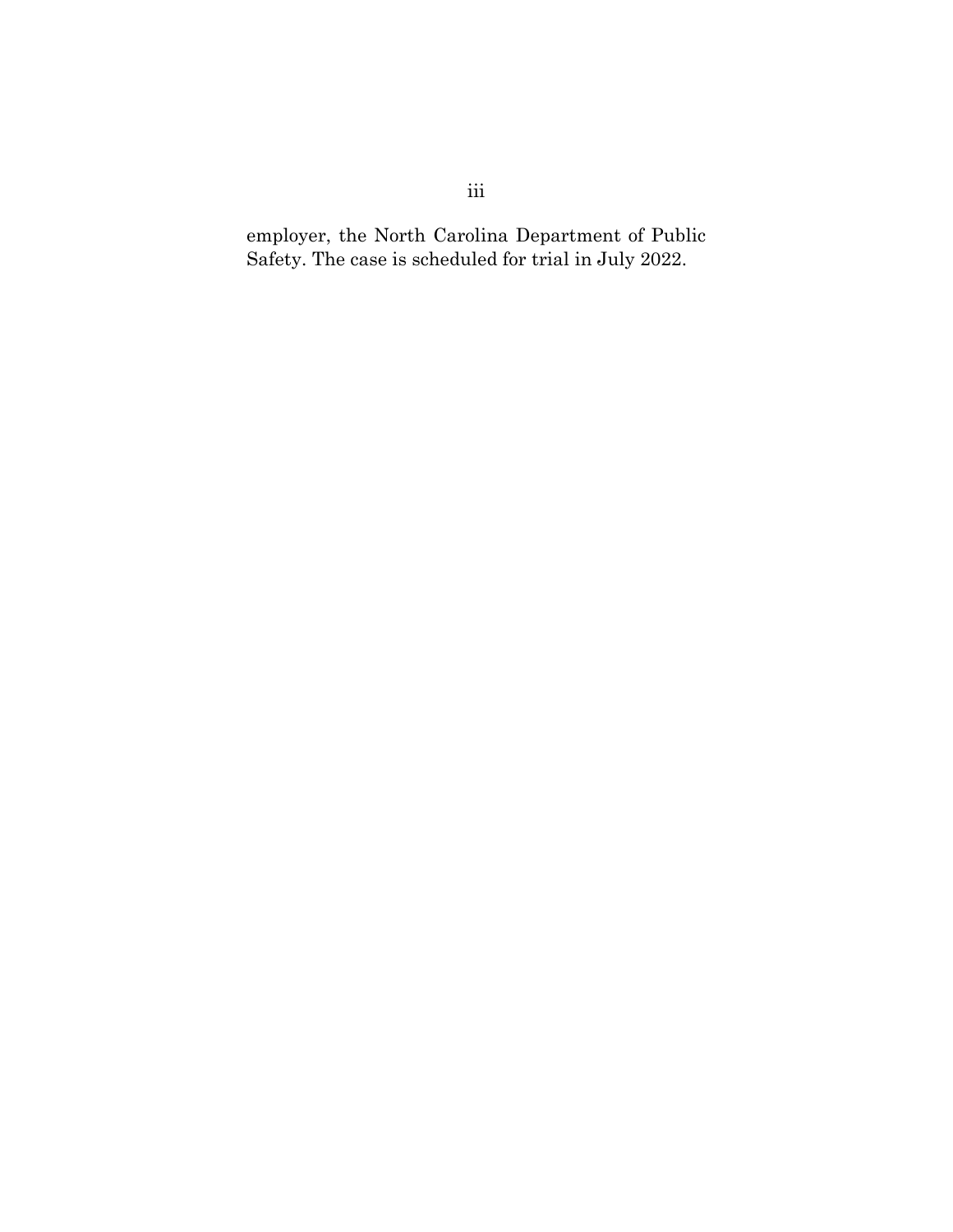#### **STATEMENT OF RELATED PROCEEDINGS**

This Petition is an interlocutory appeal from the following decisions by the courts below:

- Maxwell Kadel, et al. v. North Carolina State Health Plan for Teachers and State Employees, et al., No. 20-1409 (4th Cir. Sept. 1, 2021) (opinion affirming district court);
- Maxwell Kadel, et al. v. Dale Folwell, et al., No. 1:19-cv-272 (M.D.N.C. Mar. 10, 2020) (order denying motion to dismiss).

There are no other proceedings in state or federal trial or appellate courts, or in this Court, directly related to this case within the meaning of Rule  $14.1(b)(iii)$ .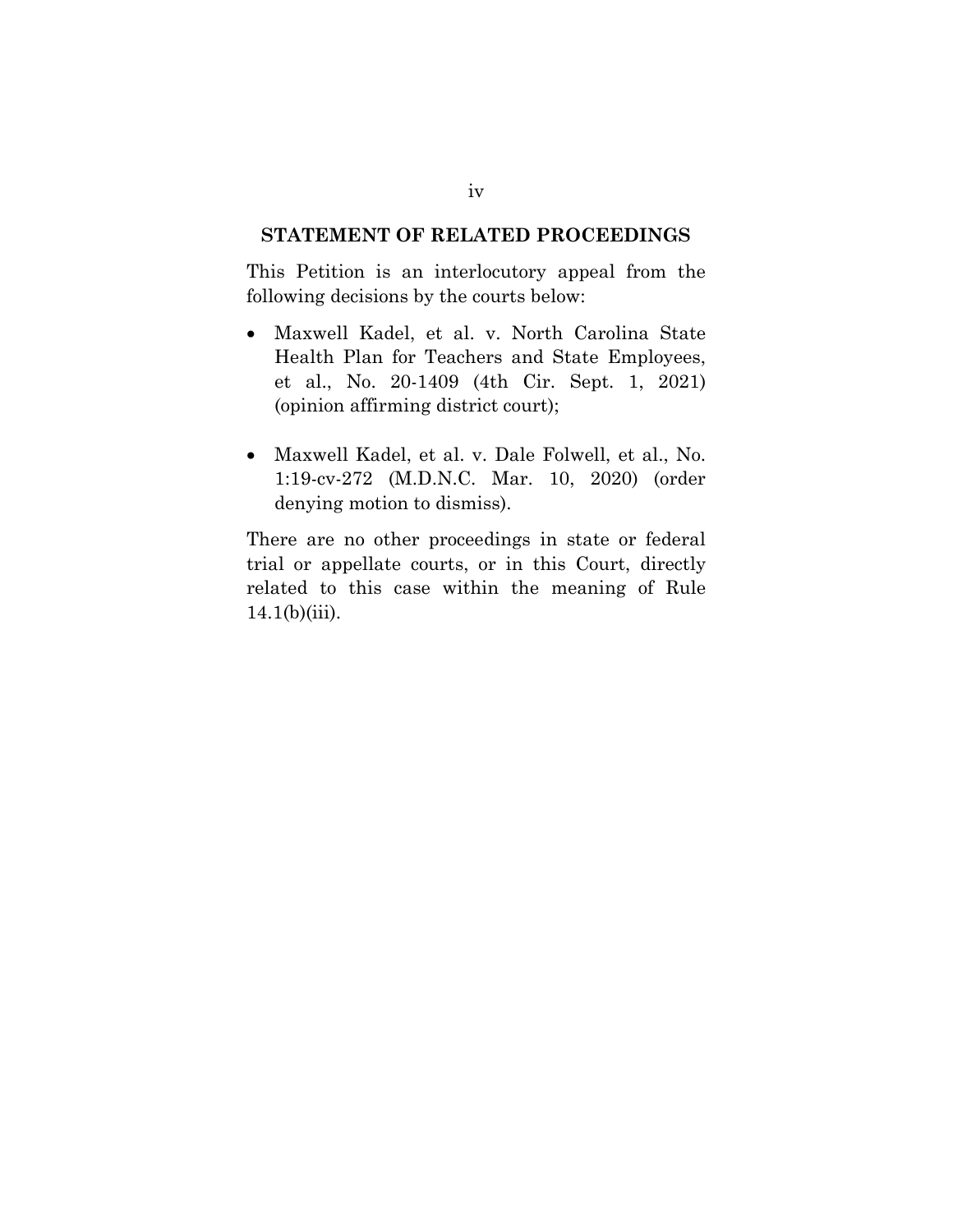# **TABLE OF CONTENTS**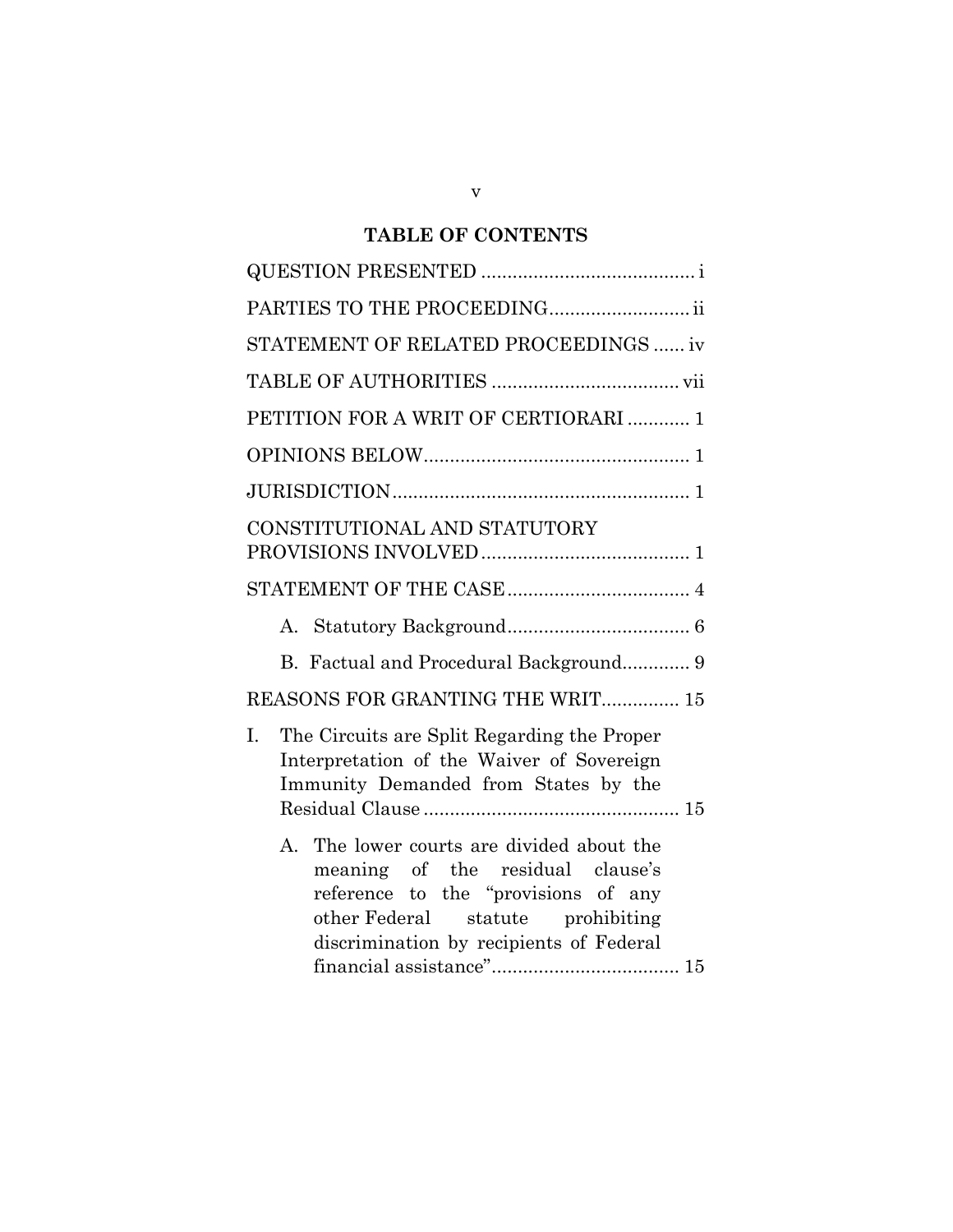|                                                                                       |  | B. The disagreement between the circuits<br>reflects an underlying tension within<br>this Court's jurisprudence on waivers of         |  |
|---------------------------------------------------------------------------------------|--|---------------------------------------------------------------------------------------------------------------------------------------|--|
|                                                                                       |  |                                                                                                                                       |  |
|                                                                                       |  | III. This Petition presents an Ideal Vehicle to<br>Resolve the Conflict between the Circuits,<br>which is Exceptionally Important and |  |
|                                                                                       |  |                                                                                                                                       |  |
|                                                                                       |  | <b>APPENDIX</b>                                                                                                                       |  |
| Appendix A<br>Opinion in the United States Court of Appeals<br>for the Fourth Circuit |  |                                                                                                                                       |  |
|                                                                                       |  | Appendix B<br>Memorandum Opinion and Order in the United<br>States District Court for the Middle District of<br>North Carolina        |  |
|                                                                                       |  | Appendix C                                                                                                                            |  |
|                                                                                       |  |                                                                                                                                       |  |
|                                                                                       |  |                                                                                                                                       |  |

vi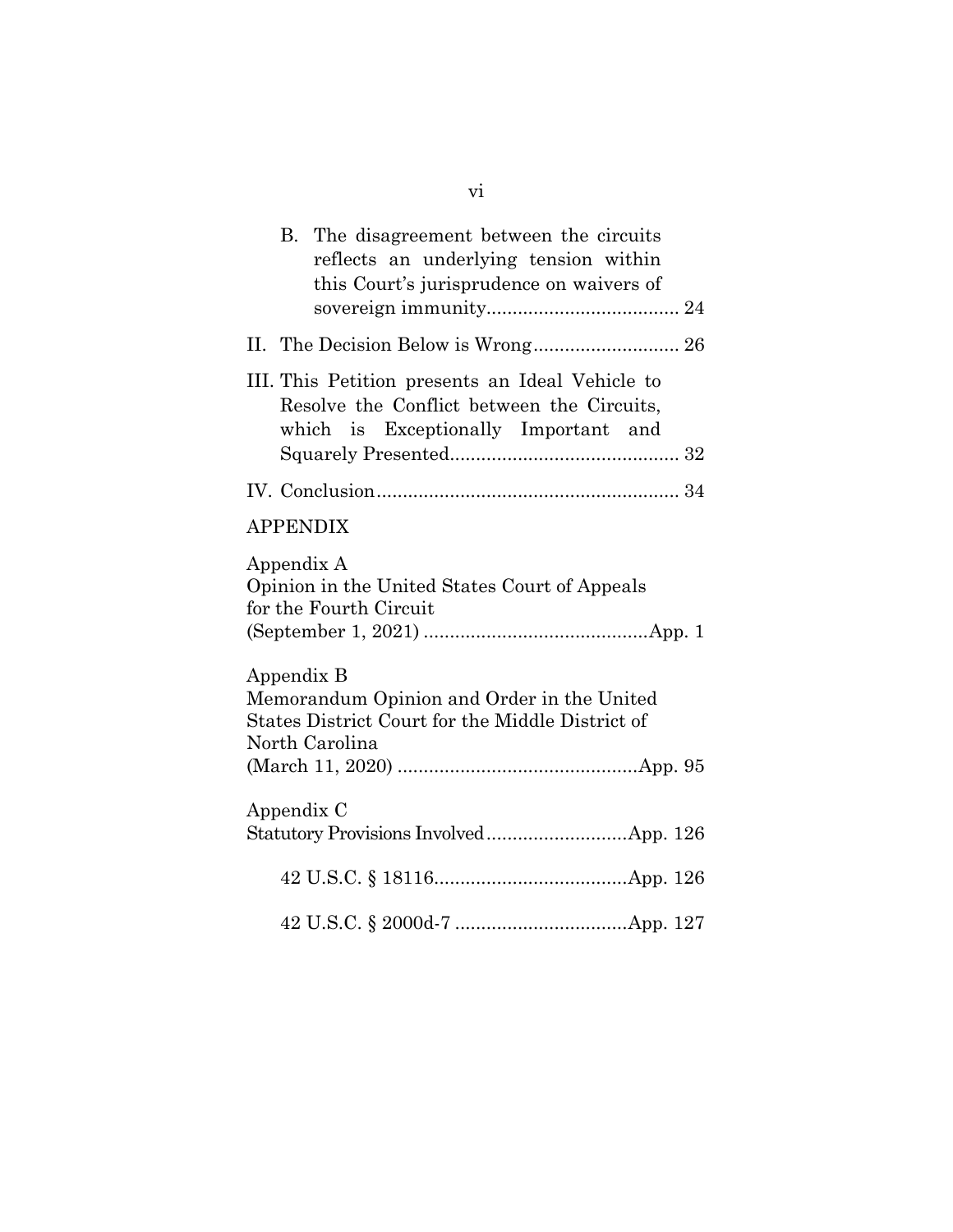# **TABLE OF AUTHORITIES**

# **Cases**

| Arlington Cent. Sch. Dist. Bd. of Educ. v. Murphy,                                      |
|-----------------------------------------------------------------------------------------|
| Atascadero State Hosp. v. Scanlon,                                                      |
| Buck v. Washington Metro. Area Transit Auth.,                                           |
| Cronen v. Texas Dep't of Hum. Servs.,<br>977 F.2d 934 (5th Cir. 1992) 7, 18, 19, 22, 23 |
| Dellmuth v. Muth,                                                                       |
| Doe 2 v. Shanahan,                                                                      |
| Edelman v. Jordan,                                                                      |
| Federal Aviation Admin. v. Cooper,                                                      |
| Fields v. Dep't of Pub. Safety,                                                         |
| Franciscan All., Inc. v. Burwell,                                                       |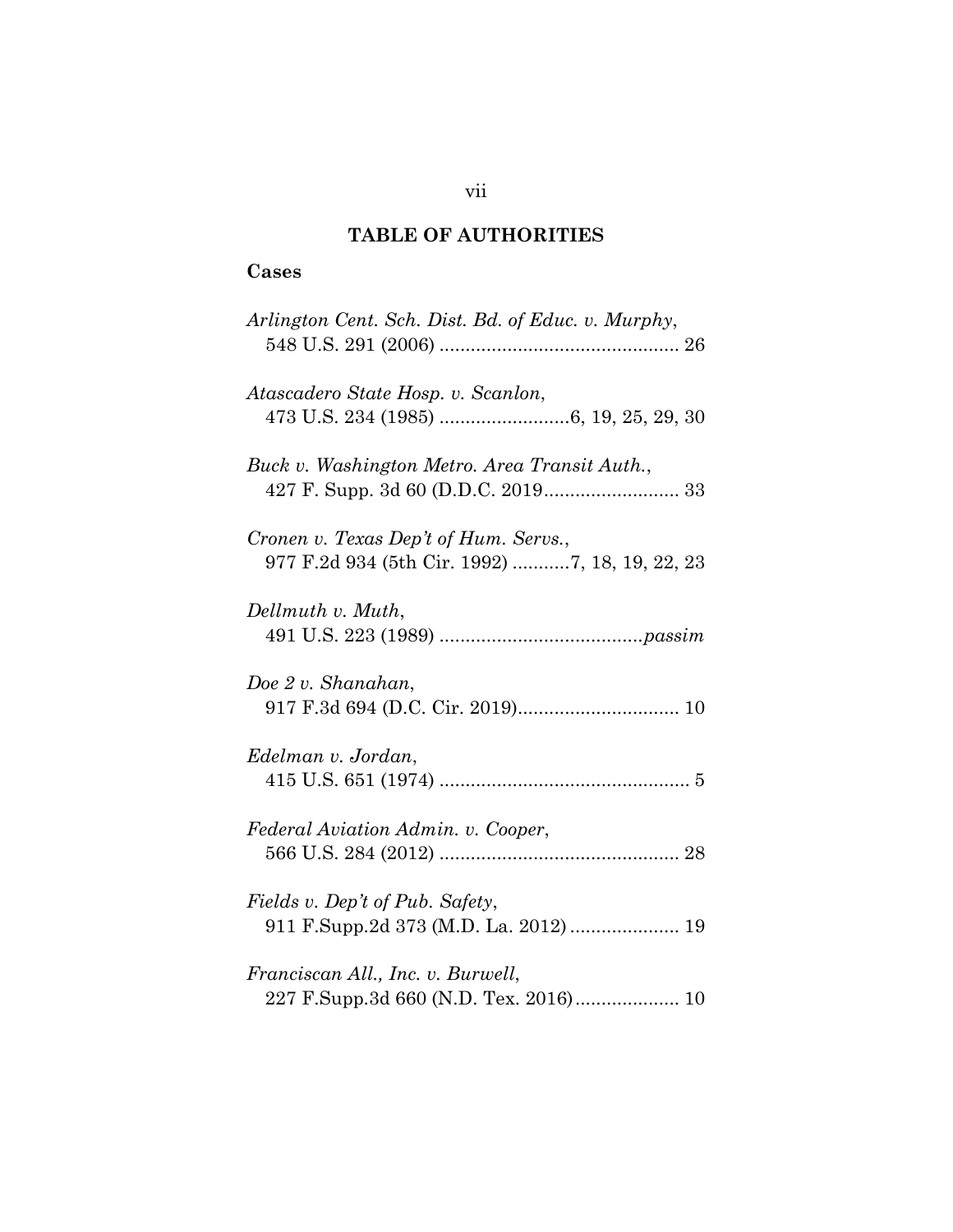# viii

| Garcia v. Dep't of Health & Soc. Servs.,<br>No. 19-CV-159-SWS, 2020 WL 5629784                                               |
|------------------------------------------------------------------------------------------------------------------------------|
| Gruver v. Louisiana Bd. of Supervisors for<br>Louisiana State Univ. Agric. & Mech. Coll.,                                    |
| Lane v. Pena,                                                                                                                |
| Levy v. Kansas Dep't of Soc. & Rehab. Servs.,                                                                                |
| Litman v. George Mason Univ.,                                                                                                |
| Madison v. Virginia,                                                                                                         |
| McCardell v. U.S. Dep't of Hous. & Urb. Dev.,                                                                                |
| Melton v. Oklahoma ex rel. Univ. of Oklahoma,<br>No. CIV-20-608-G, F.3d 9. 2021 WL<br>1220934 (W.D. Okla. Mar. 31, 2021)  20 |
| Pennhurst State Sch. & Hosp. v. Halderman,                                                                                   |
| Puerto Rico Aqueduct & Sewer Auth. v. Metcalf<br>& Eddy, Inc., 506 U.S. 139 (1993) 32, 33                                    |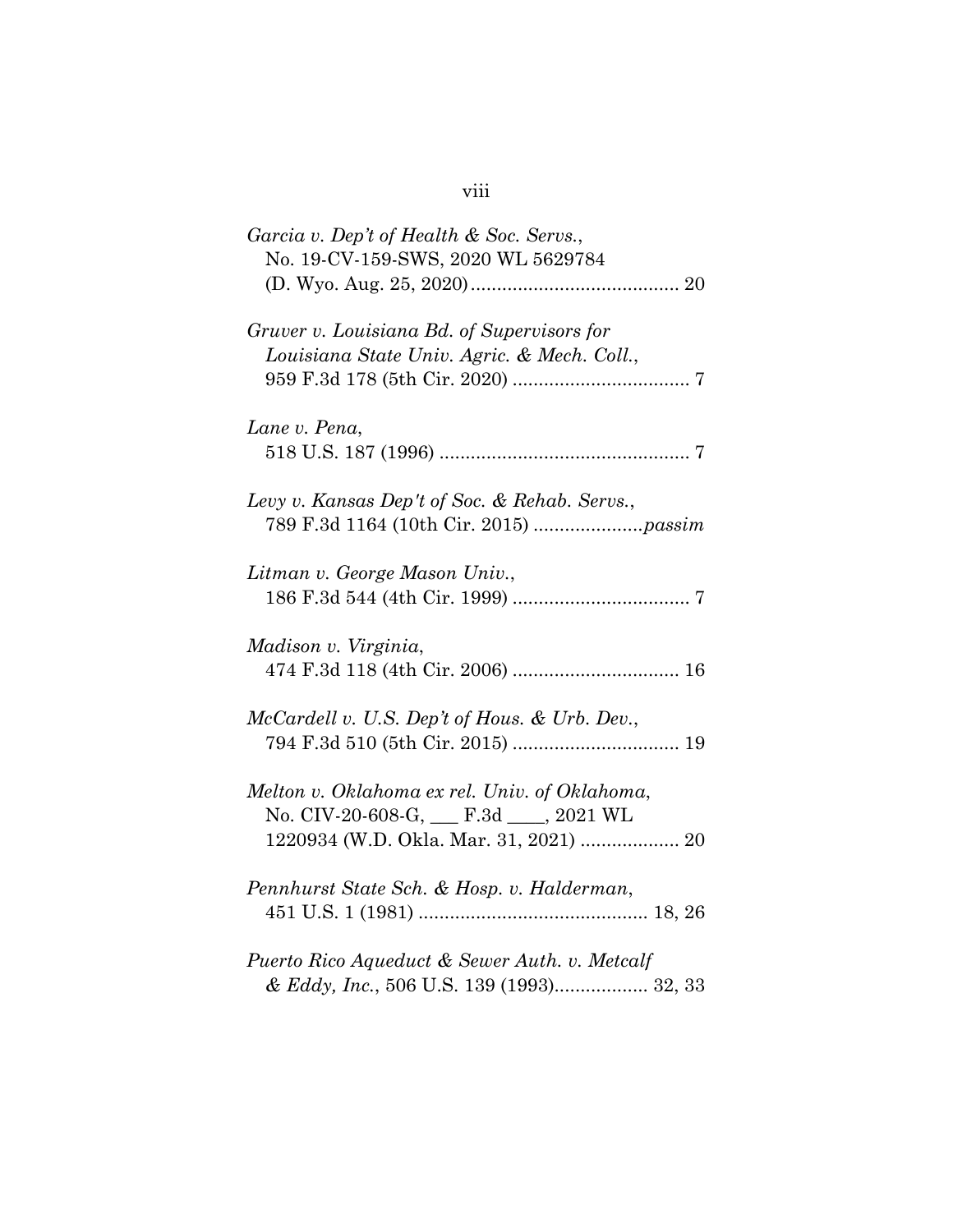| Sossamon v. Texas,                                                                    |  |  |
|---------------------------------------------------------------------------------------|--|--|
| Sullivan v. Texas A&M Univ. Sys.,                                                     |  |  |
| United States v. White Mountain Apache Tribe,                                         |  |  |
| Walker v. Azar,<br>480 F.Supp.3d 417 (E.D.N.Y. 2020) 11                               |  |  |
| Constitution                                                                          |  |  |
|                                                                                       |  |  |
| <b>Statutes and Regulations</b>                                                       |  |  |
|                                                                                       |  |  |
|                                                                                       |  |  |
| 42 U.S.C. § 18116 (§ 1557 of the Patient<br>Protection and Affordable Care Act)passim |  |  |
|                                                                                       |  |  |
|                                                                                       |  |  |
| National Transit Systems Security Act, 6                                              |  |  |

ix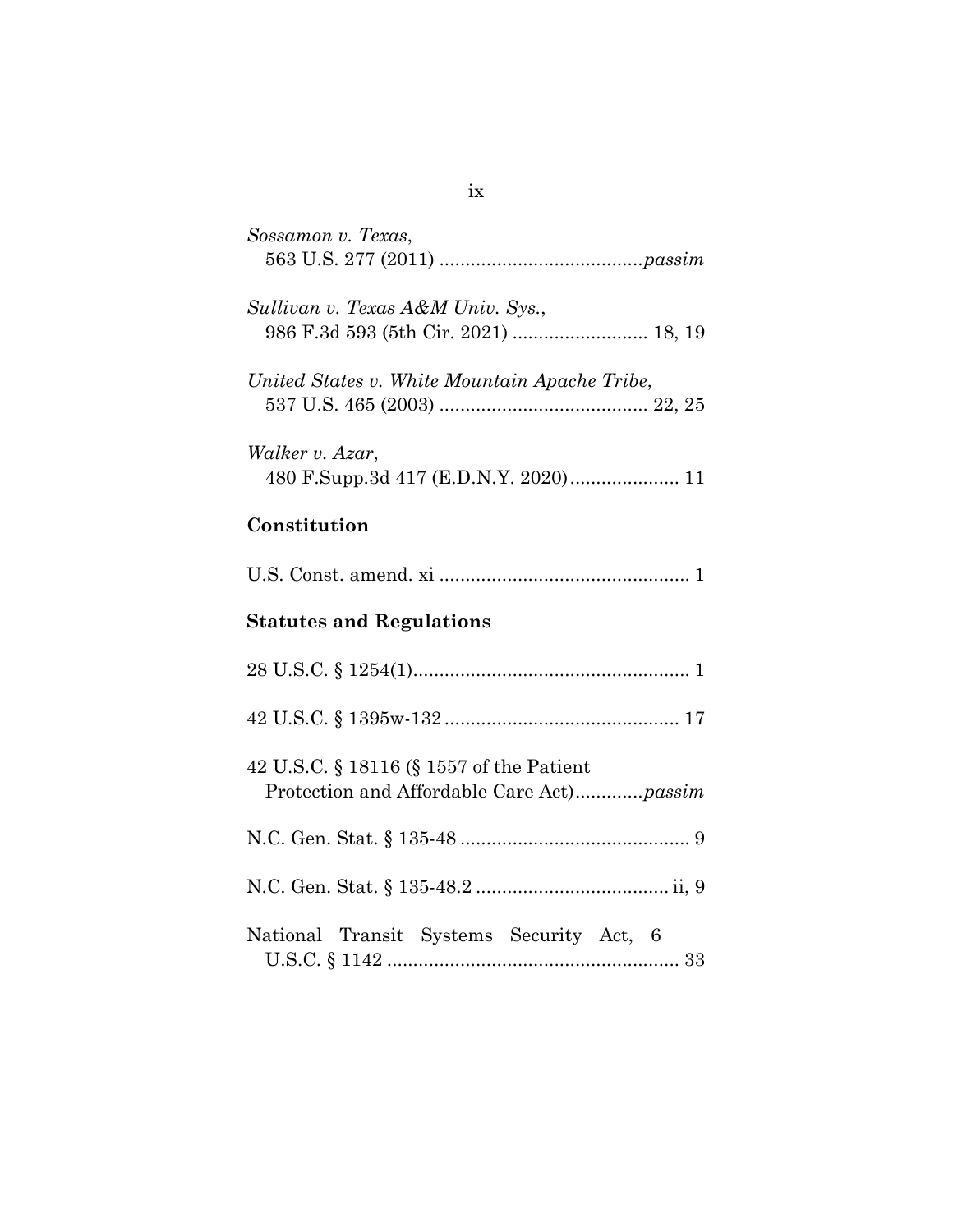| Nondiscrimination in Health Programs and          |
|---------------------------------------------------|
| Activities, 81 Fed. Reg. 31376 (May 18, 2016)  10 |
| Nondiscrimination in Health and Health            |
| Education Programs or Activities, Delegation      |
| of Authority, 85 Fed. Reg. 37160 (June 19,        |
|                                                   |
| Rehabilitation Act Amendments of 1986,            |
| § 1003, 100 Stat. 1807, 1845 (October 21,         |
| 1986) located, but not codified by Act of         |
|                                                   |
| Rehabilitation Act of 1973 § 504, 29 U.S.C. § 794 |
|                                                   |

Religious Land Use and Institutionalized Persons Act (RLUIPA), 42 U.S.C. § 2000cc-1 ........ 8

### **Other Authorities**

- "Overview of the Retiree Drug Subsidy Option," U.S. Department of Health and Human Services, Centers for Medicare and Medicaid Services, *available at* https://go.cms.gov/39s9xJt (Nov. 2, 2005)............ 17
- George D. Brown, *State Sovereignty Under the Burger Court––How the Eleventh Amendment Survived the Death of the Tenth: Some Broader Implications of Atascadero State Hospital v. Scanlon*, 74 GEO. L.J. 363 (1985) ...... 29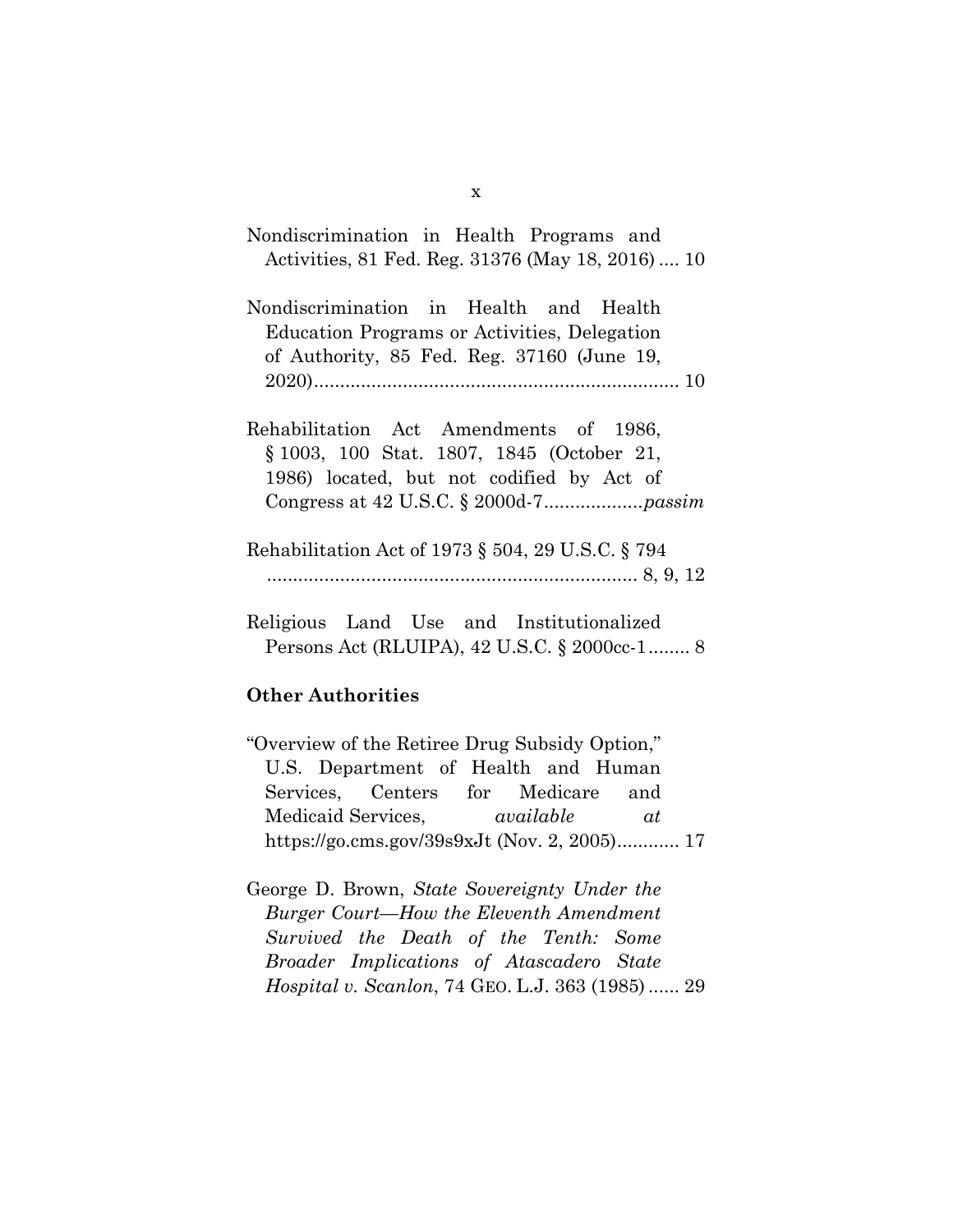| DIAGNOSTIC AND STATISTICAL MANUAL OF            |
|-------------------------------------------------|
| MENTAL DISORDERS 451 (5th ed. 2013) 10          |
|                                                 |
| Nat'l Ass'n of State Budget Offices, 2020 STATE |
| EXPENDITURE REPORT 14 (2020) located at         |
|                                                 |
|                                                 |
|                                                 |
| President Barack Obama, Remarks on Signing      |
| the Patient Protection and Affordable Care      |
| Act, 2010 DAILY COMP. PRES. DOC. 197            |
|                                                 |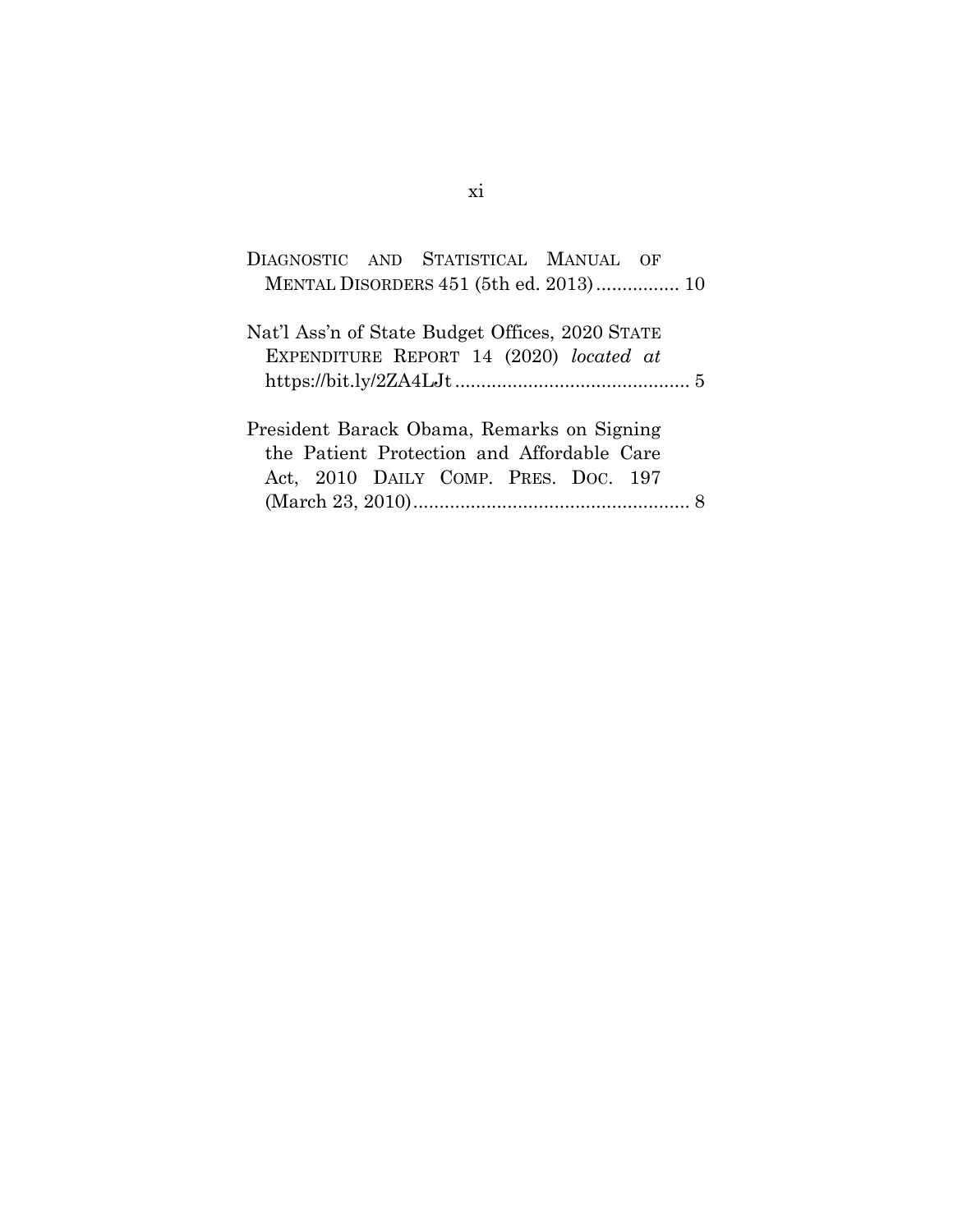#### **PETITION FOR A WRIT OF CERTIORARI**

Petitioner, the North Carolina State Health Plan for Teachers and State Employees, respectfully petitions for a writ of certiorari to review the judgment of the United States Court of Appeals for the Fourth Circuit.

#### **OPINIONS BELOW**

The court of appeals' opinion is available at 12 F.4th 422 (4th Cir. 2021). Pet. App.1–94. The district court's opinion is available at 446 F.Supp.3d 1 (M.D.N.C. 2020). Pet. App. 95–125.

#### **JURISDICTION**

The court of appeals' judgment was entered on September 1, 2021. Pet. App. 1. This Court has jurisdiction under 28 U.S.C. § 1254(1).

## **CONSTITUTIONAL AND STATUTORY PROVISIONS INVOLVED**

The Eleventh Amendment provides:

The Judicial power of the United States shall not be construed to extend to any suit in law or equity, commenced or prosecuted against one of the United States by Citizens of another State, or by Citizens or Subjects of any Foreign State.

Section 1003 of the Rehabilitation Act Amendments of 1986, 42 U.S.C. § 2000d-7, provides:

(a) General provision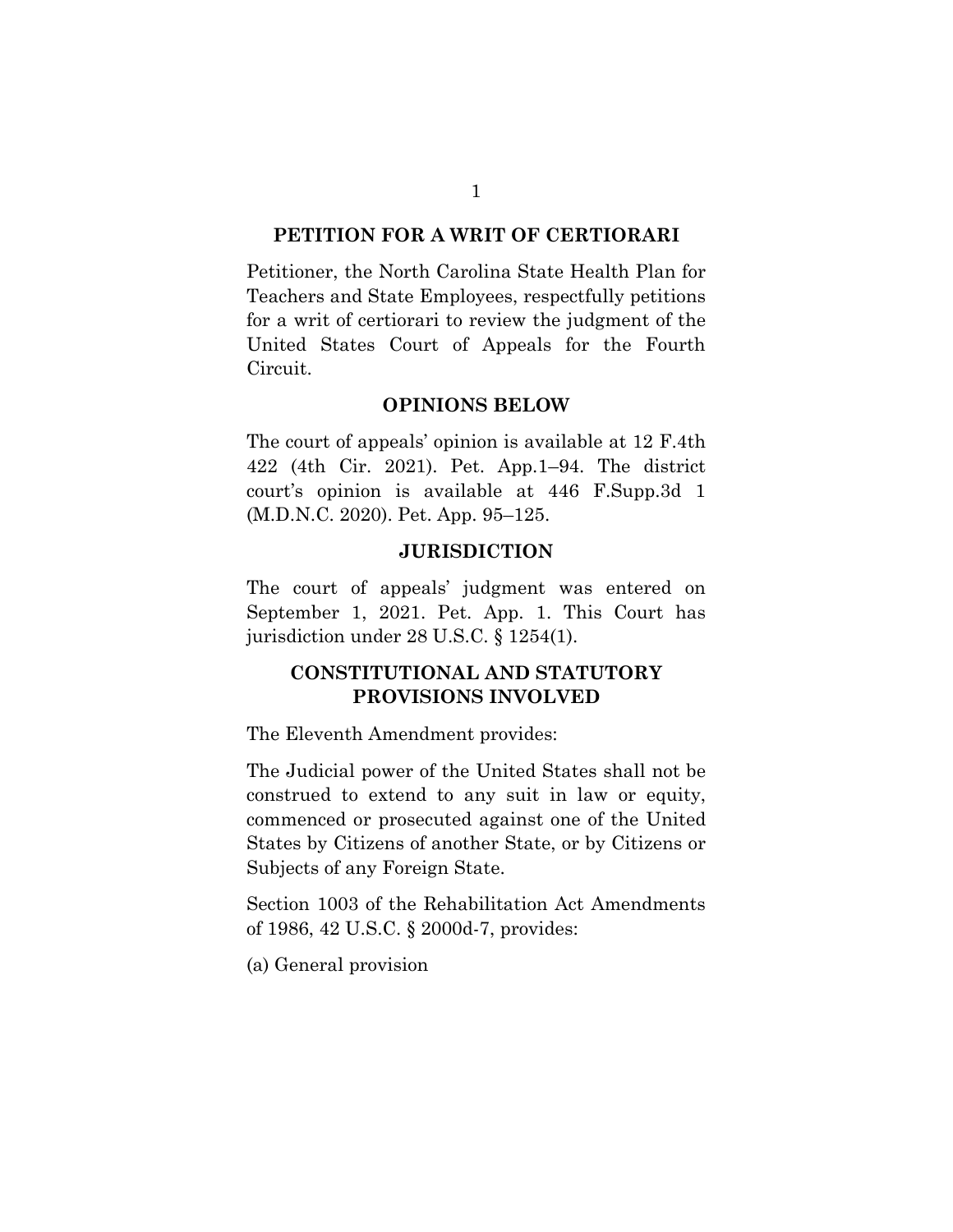(1) A State shall not be immune under the Eleventh Amendment of the Constitution of the United States from suit in Federal court for a violation of section 504 of the Rehabilitation Act of 1973 [29 U.S.C. § 794], title IX of the Education Amendments of 1972 [20 U.S.C. § 1681 et seq.], the Age Discrimination Act of 1975 [42 U.S.C. § 6101 et seq.], title VI of the Civil Rights Act of 1964 [42 U.S.C. § 2000d et seq.], or the provisions of any other Federal statute prohibiting discrimination by recipients of Federal financial assistance.

(2) In a suit against a State for a violation of a statute referred to in paragraph (1), remedies (including remedies both at law and in equity) are available for such a violation to the same extent as such remedies are available for such a violation in the suit against any public or private entity other than a State.

(b) Effective date. The provisions of subsection (a) shall take effect with respect to violations that occur in whole or in part after October 21, 1986.

Section 1557(a) of the Patient Protection and Affordable Care Act (42 U.S.C. § 18116(a)) provides:

(a) Except as otherwise provided for in this title (or an amendment made by this title), an individual shall not, on the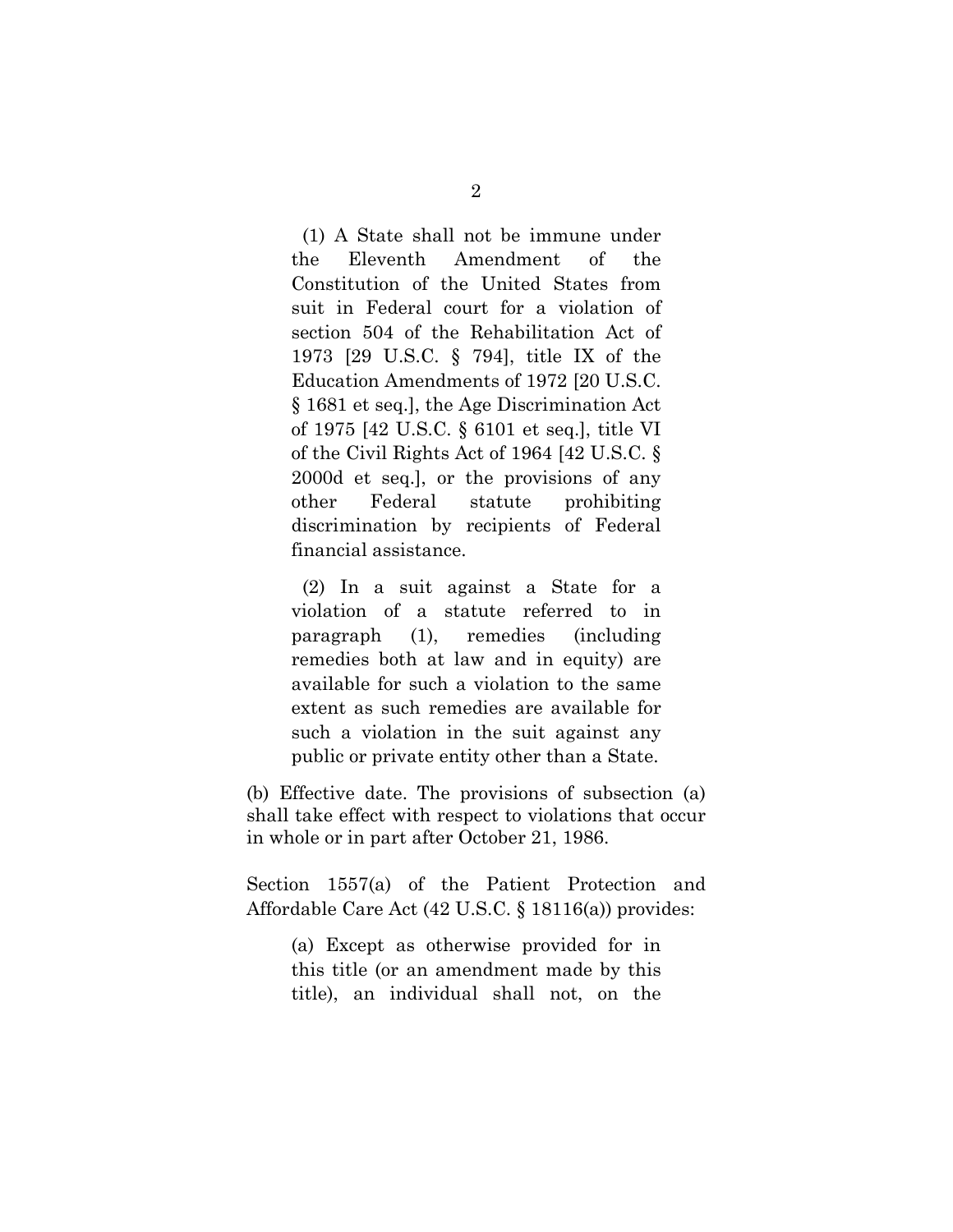ground prohibited under title VI of the Civil Rights Act of 1964 (42 U.S.C. § 2000d et seq.), title IX of the Education Amendments of 1972 (20 U.S.C. § 1681 et seq.), the Age Discrimination Act of 1975 (42 U.S.C. § 6101 et seq.), or section 794 of title 29, be excluded from participation in, be denied the benefits of, or be subjected to discrimination under, any health program or activity, any part of which is receiving Federal financial assistance, including credits, subsidies, or contracts of insurance, or under any program or activity that is administered by an Executive Agency or any entity established under this title (or amendments). The enforcement– mechanisms provided for and available under such title VI, title IX, section 794, or such Age Discrimination Act shall apply for purposes of violations of this subsection.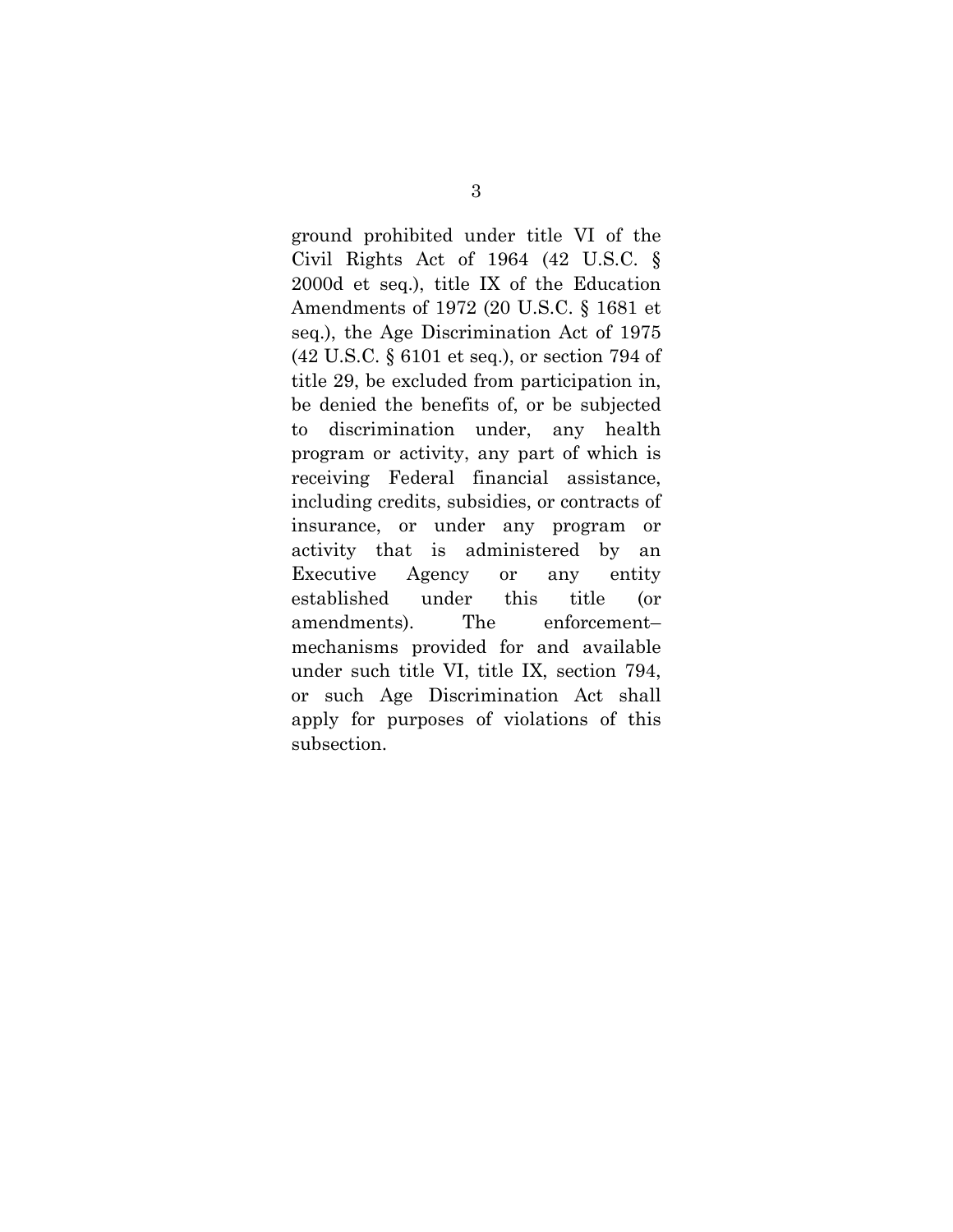#### **STATEMENT OF THE CASE**

This case presents a circuit split involving the interpretation of the residual clause of Section 1003 of the Rehabilitation Act Amendments of 1986. Section 1003 provides that a "State shall not be immune" from suit for violations of four listed civil rights statutes or "the provisions of any other Federal statute prohibiting discrimination by recipients of Federal financial assistance." 42 U.S.C. § 2000d-7(a).

The States within the Fourth Circuit now face deep uncertainty because that circuit has concluded that this residual catch-all clause waives state sovereign immunity even when the antidiscrimination provision itself does not refer to states or suits against states at all. Moreover, the panel has added further ambiguity to the provision, holding that the waiver either applies to all provisions prohibiting discrimination in federally funded programs (the concurrence's conclusion) or to all provisions of any sort that appear in a statute that also contains a provision forbidding such discrimination (the panel author's conclusion).

The Fifth and Tenth Circuit have rejected these broad interpretations of the residual clause as inconsistent with this Court's command to "find waiver only where stated by the most express language or by such overwhelming implications from the text as will leave no room for any other reasonable construction." *Levy v. Kansas Dep't of*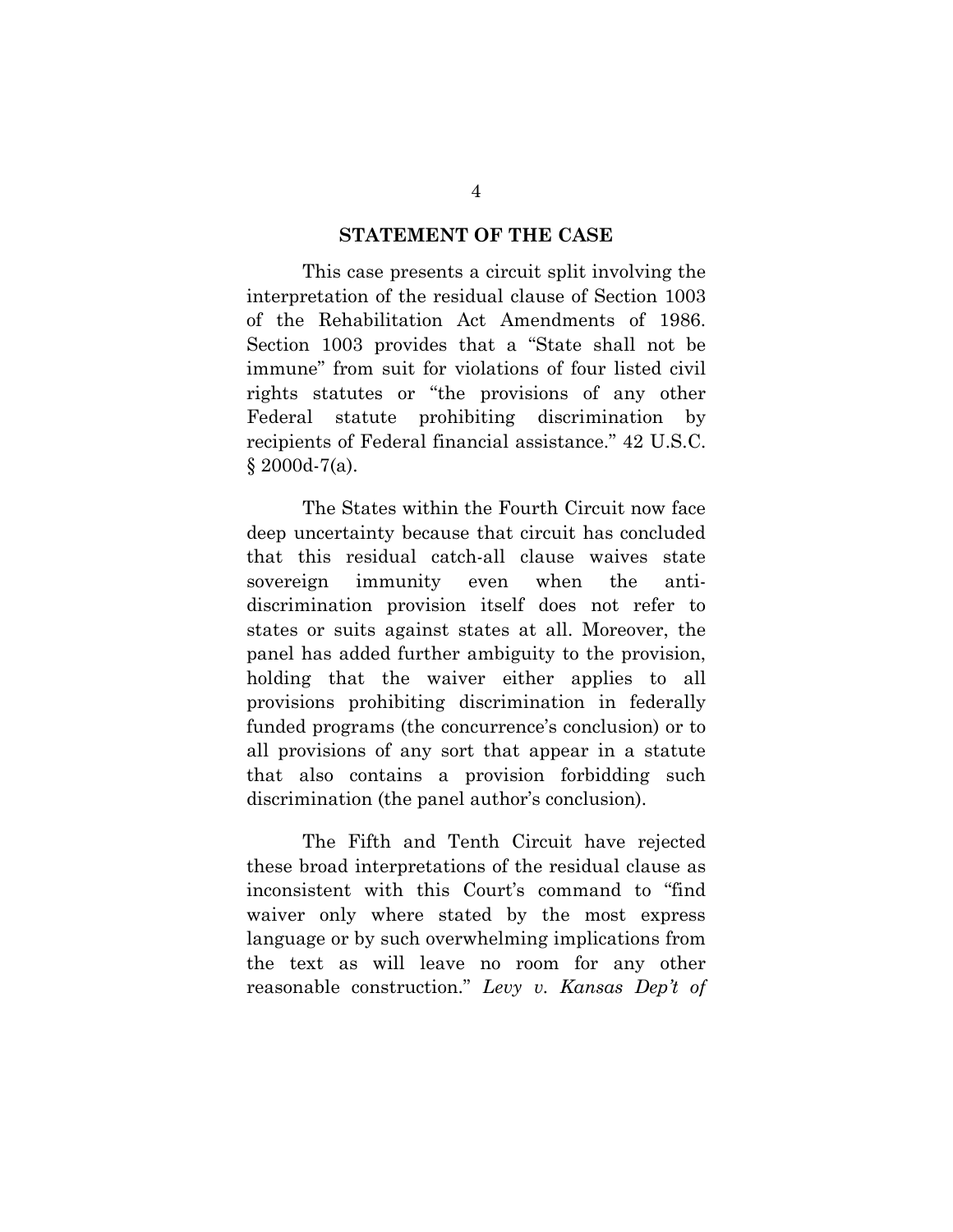*Soc. & Rehab. Servs.*, 789 F.3d 1164, 1170 (10th Cir. 2015) (quoting *Edelman v. Jordan*, 415 U.S. 651, 673 (1974)) (internal punctuation omitted). Both circuits have concluded that the residual clause reaches, at most, instances where the entire Federal statute not just a single provision tucked within an omnibus statute—is concerned exclusively with discrimination by recipients of Federal financial assistance. This alternative interpretation, and the two interpretations offered by the majority below, mean that the residual clause does not "unequivocally express" a demand for a waiver of sovereign immunity. The suit against the State Health Plan should have been dismissed.

The States received approximately \$732 billion in federal funds during their 2020 fiscal years, for such services as education, roads, and Medicaid. Nat'l Ass'n of State Budget Offices, 2020 STATE EXPENDITURE REPORT 14 (2020) *located at* https://bit.ly/2ZA4LJt. Anti-discrimination– provisions in statutes are common, and as with the provision pressed by the Plaintiffs below, these provisions rarely, if ever, refer to States. While a plaintiff must still identify a cause of action, the Eleventh Amendment's protection has been shuffled aside for the states of the Fourth Circuit.

As the dissent noted below, the Fourth Circuit has created a "consequential circuit split" that should have been "squarely foreclosed" by this Court's decisions. Pet. App. 93 (Agee, J., dissenting).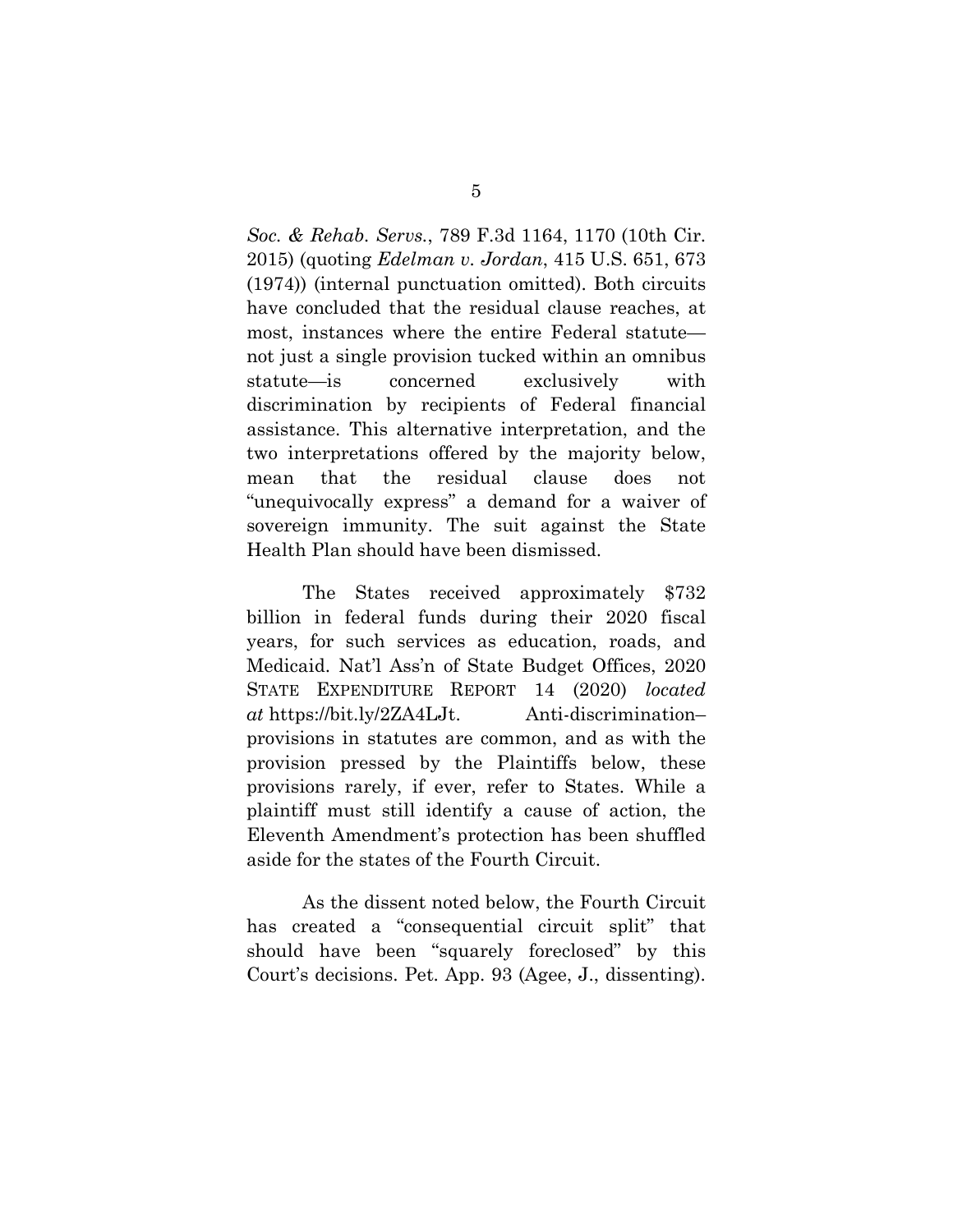"The Supreme Court should proceed expeditiously to correct the constitutional error here." Pet. App. 94.

### **A. Statutory Background**

1. States can waive sovereign immunity as a condition of receiving federal funds, but Congress must "manifest[ ] a clear intent to condition" federal funding on a waiver in the text of the relevant statute. *Atascadero State Hosp. v. Scanlon*, 473 U.S. 234, 247 (1985). A year after *Atascadero* held that the Rehabilitation Act of 1973 did not abrogate or waive state sovereign immunity, Congress responded with a provision some lower courts call the "Civil Rights Remedies Equalization Act" or "CRREA":

> A State shall not be immune under the Eleventh Amendment . . . from suit in Federal court for a violation of section 504 of the Rehabilitation Act of 1973, title IX of the Education Amendments of 1972, the Age Discrimination Act of 1975, title VI of the Civil Rights Act of 1964, or *the provisions of any other Federal statute prohibiting discrimination by recipients of Federal financial assistance*.

Rehabilitation Act Amendments of 1986, § 1003(a)(1), 100 Stat. 1807, 1845 (October 21, 1986)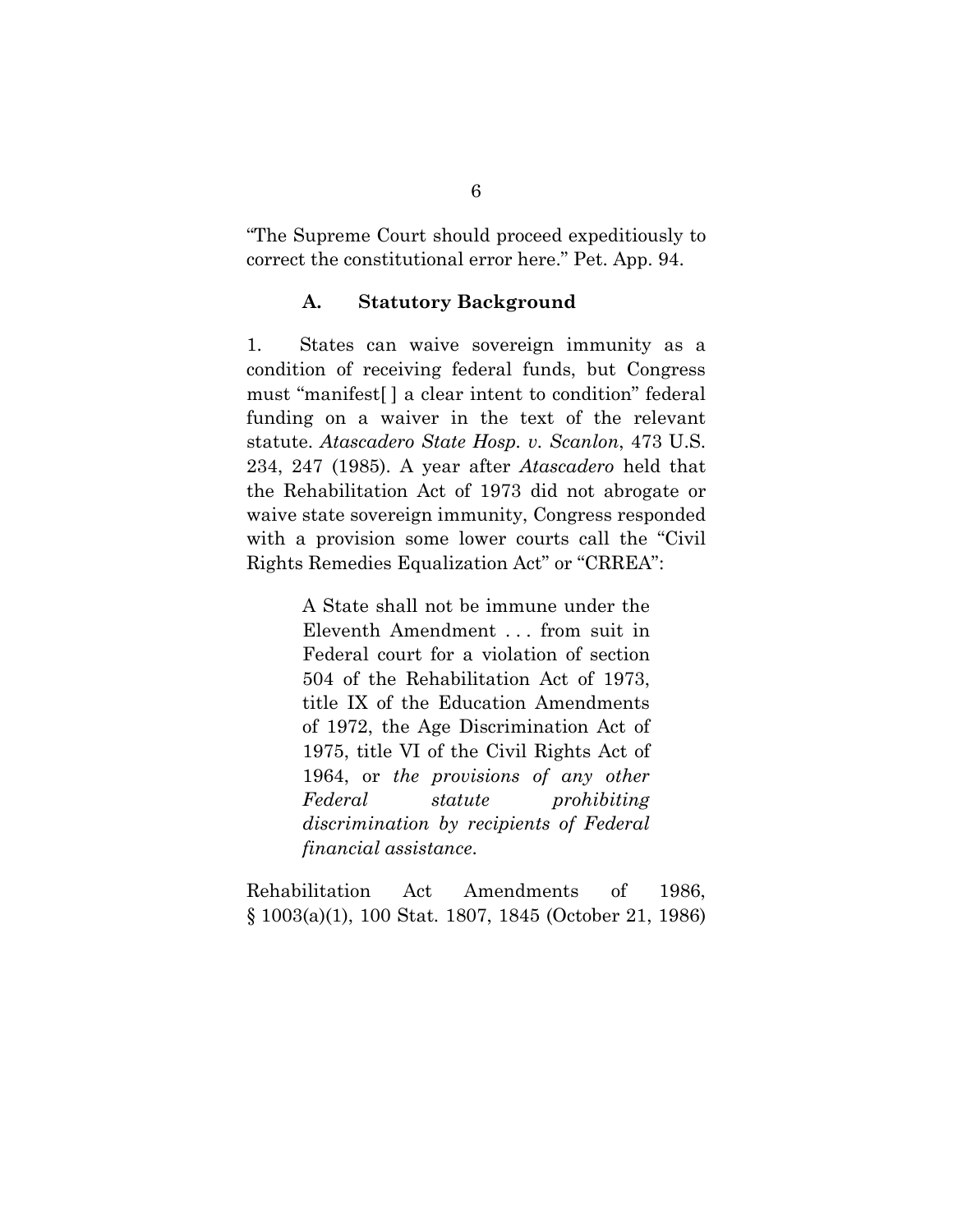(located, but not codified by Act of Congress, at 42 U.S.C.  $\S 2000d-7$  (emphasis added).<sup>[1](#page-18-0)</sup>

2. CRREA's text naturally reads as though Congress intended to abrogate sovereign immunity (a State "shall not be immune") rather than entice a waiver with the offer of federal funds. Nevertheless, in dicta, this Court referred to CRREA as providing "the sort of unequivocal waiver" required to waive sovereign immunity. *Lane v. Pena*, 518 U.S. 187, 198 (1996). After *Lane*, lower courts have found "an unambiguous waiver of the state's Eleventh Amendment immunity" to enforce the four specifically listed statutes. *E.g.*, *Litman v. George Mason Univ.*, 186 F.3d 544, 554 (4th Cir. 1999) (Title IX). *See generally Gruver v. Louisiana Bd. of Supervisors for Louisiana State Univ. Agric. & Mech. Coll.*, 959 F.3d 178, 181 n.2 (5th Cir. 2020) (collecting cases).

Until recently, however, lower courts have rejected attempts to find additional waivers of sovereign immunity through the residual clause's reference to any "other Federal statute prohibiting discrimination." *See*, *e.g.*, *Cronen v. Texas Dep't of Hum. Servs.*, 977 F.2d 934, 937 (5th Cir. 1992) (holding no waiver of sovereign immunity for claim of violation of the Supplemental Nutrition Assistance Program because that Act does not "deal

<span id="page-18-0"></span><sup>&</sup>lt;sup>1</sup> The Court has considered this provision before, but it has never used this title or acronym. Because the acronym CRREA is used throughout the opinion below, the Petitioner has adopted this term for clarity.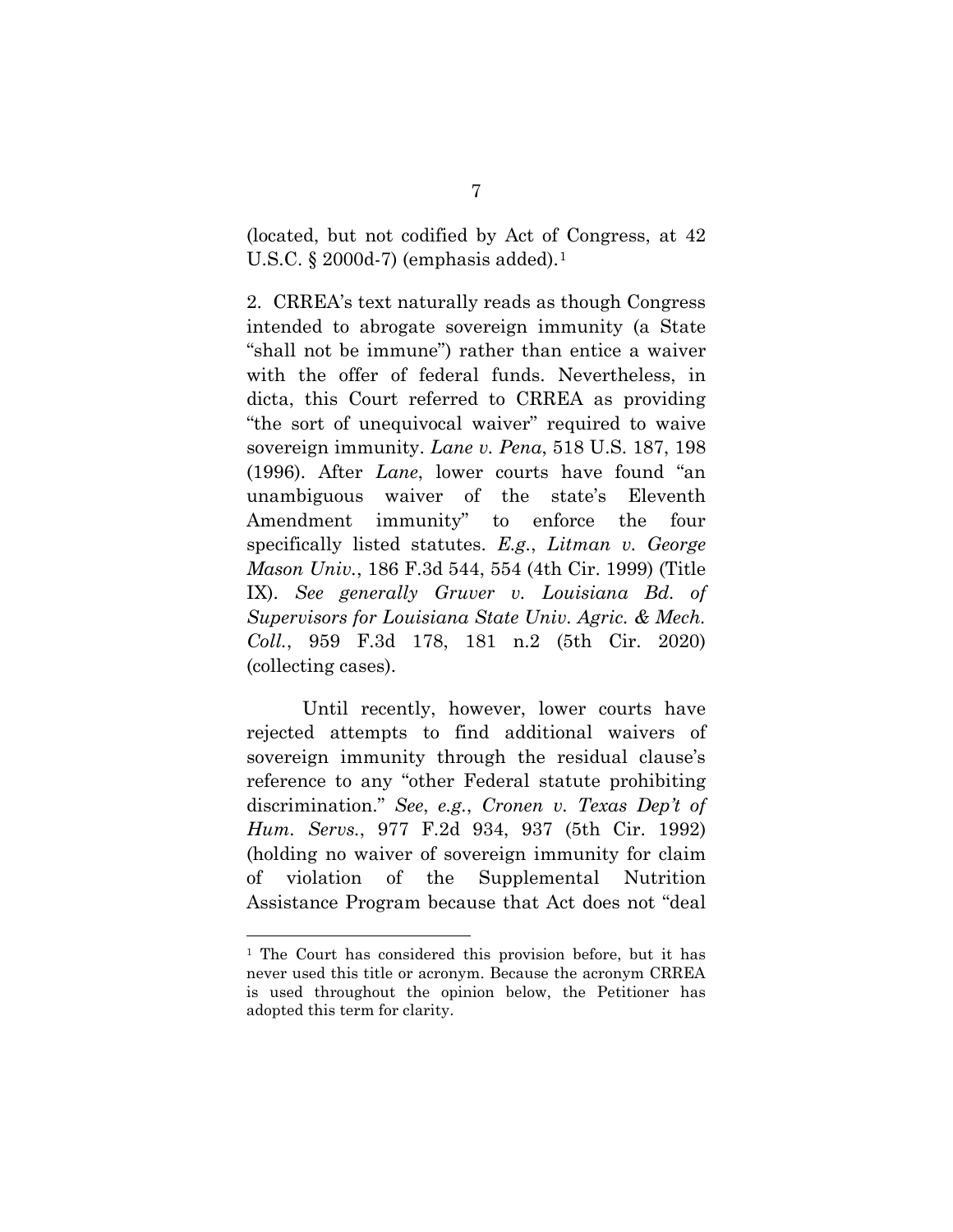solely with discrimination by recipients of federal financial assistance").

This Court last reviewed the residual clause ten years ago, in *Sossamon v. Texas*, 563 U.S. 277, 292 (2011). *Sossamon* reserved judgment on whether the residual clause constitutes an "unequivocal textual waiver" of sovereign immunity at all, holding only that to even be considered a "statute prohibiting discrimination" under the residual clause, the statute must, at a minimum, use the term "discrimination." *Id.* Because § 3 of the Religious Land Use and Institutionalized Persons Act (RLUIPA), 42 U.S.C. § 2000cc-1, prohibits "substantial burden on the religious exercise" of institutionalized persons, not "discrimination," the residual clause does not "clearly extend[ ]" to it. *Id.*

3. In 2010, Congress enacted the Patient Protection and Affordable Care Act, a historic remaking of the health care industry. *See*, *e.g.*, President Barack Obama, Remarks on Signing the Patient Protection and Affordable Care Act, 2010 DAILY COMP. PRES. DOC. 197 (March 23, 2010) ("Today, after almost a century of trying . . . health insurance reform becomes law in the United States of America."). Within the ACA, Congress included a provision that applies the non-discrimination grounds in title VI, title IX, the Age Discrimination Act of 1975, and § 504 of the Rehabilitation Act to "any health program or activity, any part of which is receiving Federal financial assistance." 42 U.S.C. § 18116(a). This provision, § 1557, provides that individuals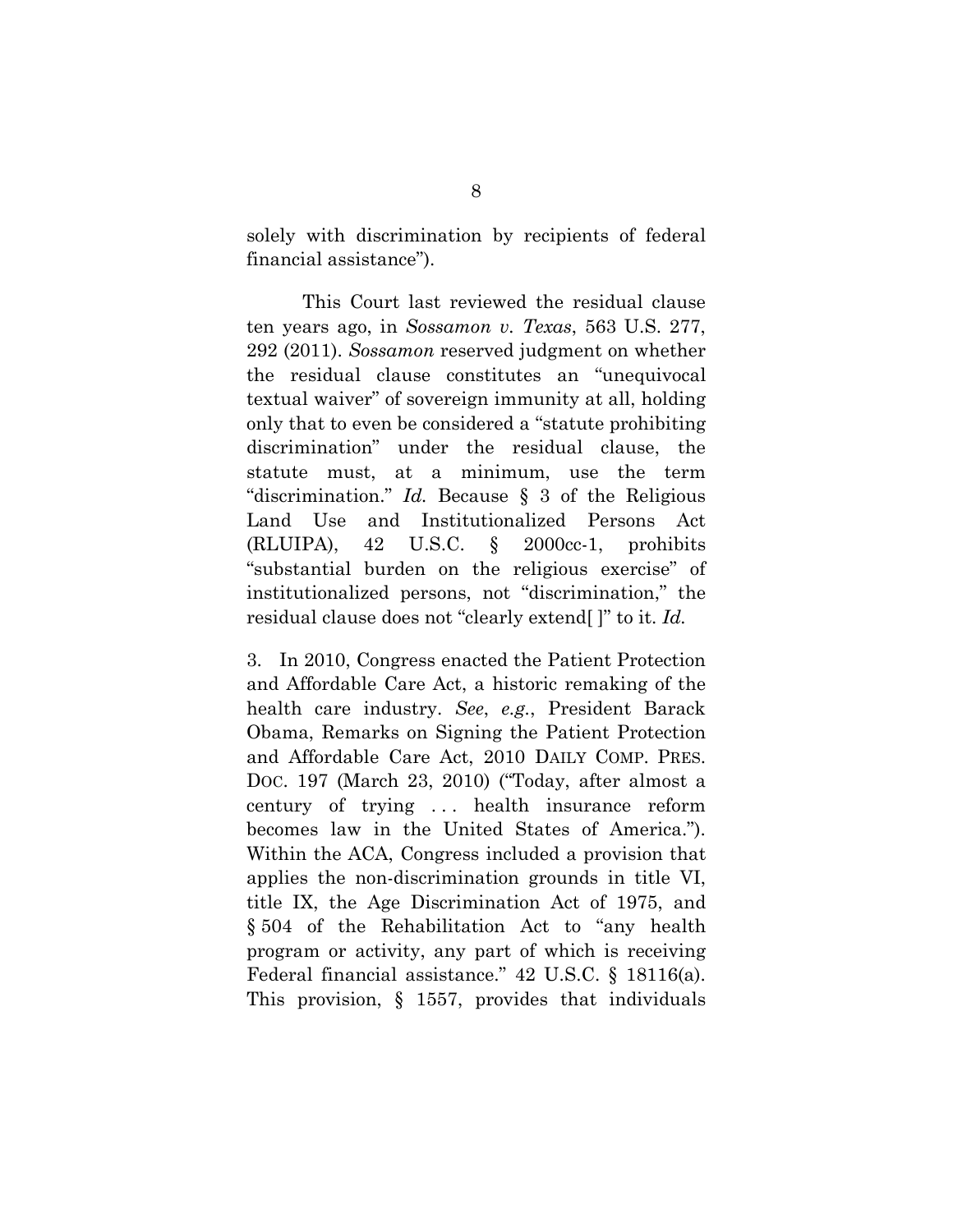"shall not . . . be excluded from participation in, be denied the benefits of, or *be subjected to discrimination*" on these grounds under any federally funded program administered by an Executive Agency or created by the ACA. *Id.* (emphasis added). Section 1557 adopts the "enforcement mechanisms provided for and available under such title VI, title IX, § [504], or such Age Discrimination Act" for alleged violations. *Id.*

#### **B. Factual and Procedural Background**

1. Petitioner, the North Carolina State Health Plan for Teachers and State Employees (the "State Health Plan" or "Plan") is an agency of the State of North Carolina. N.C. Gen. Stat. § 135-48.2. The State Health Plan is self-funded, using employee premiums and appropriations from the North Carolina General Assembly to pay over \$3.2 billion annually for health care. *See generally* N.C. Gen. Stat. § 135-48.

The Plaintiffs are transgender individuals and the parents of transgender individuals who enrolled in the Plan. They allege that because the Plan does not cover gender transition treatments, the Plan discriminates against them in violation of § 1557 of the ACA. For example, the Plaintiffs argue, in part, that because the Plan covers mastectomies and breast reconstruction for the treatment of breast cancer, the Plan must also cover mastectomies or breast augmentations when a mental health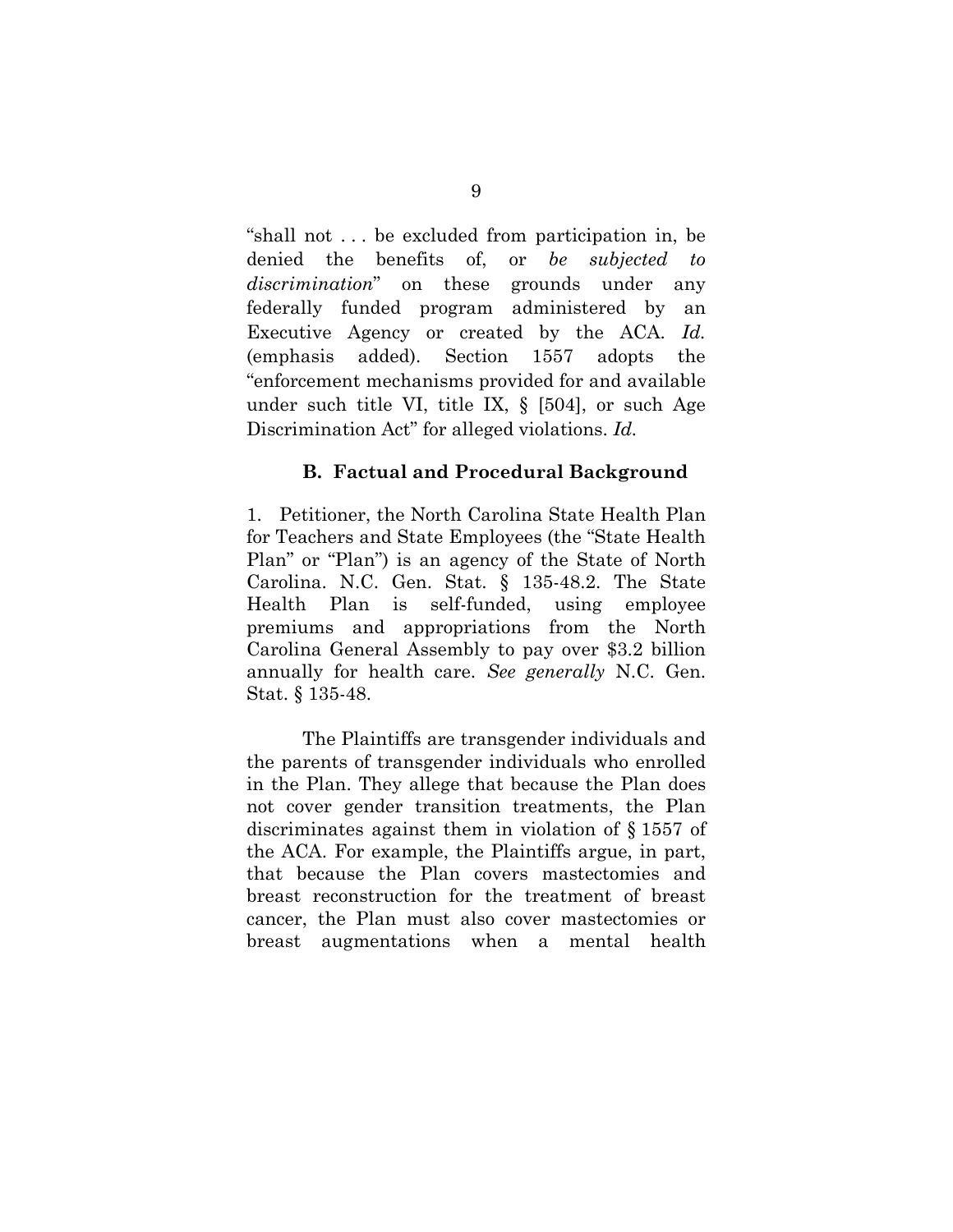professional concludes these procedures are needed to treat gender dysphoria.[2](#page-21-0)

In 2016, the U.S. Department of Health and Human Services issued a final rule interpreting § 1557 that required health plans to cover gender reassignment surgery and hormone treatment beginning in 2017. *Nondiscrimination in Health Programs and Activities*, 81 Fed. Reg. 31376, 81472– 73 (May 18, 2016). The State Health Plan complied and authorized this coverage for the 2017 Plan year. *Maxwell Kadel, et al. v. Dale Folwell, et al.*, No. 1:19- CV-272 (M.D.N.C. Mar. 10, 2020) (Complaint, ECF No. 75 at ¶¶ 56–58). A federal court subsequently enjoined this regulatory requirement, *Franciscan All., Inc. v. Burwell*, 227 F.Supp.3d 660 (N.D. Tex. 2016), and the Plan allowed the coverage expansion to lapse at the end of 2017. (Complaint at  $\P\P$  61–62). HHS subsequently revised its regulation and removed this mandate, Nondiscrimination in Health and Health Education Programs or Activities, Delegation of Authority, 85 Fed. Reg. 37160, 37161- 62 (June 19, 2020), but this rule has also been

<span id="page-21-0"></span><sup>2</sup> Gender dysphoria is "a mental health condition from which only a subset of transgender people suffer." *Doe 2 v. Shanahan*, 917 F.3d 694, 708 (D.C. Cir. 2019) (Williams, J., concurring). Transgender "identity per se" is not a mental illness. DIAGNOSTIC AND STATISTICAL MANUAL OF MENTAL DISORDERS 451 (5th ed. 2013). Gender dysphoria requires more than discomfort from living as a member of one's biological sex; the patient's "cognitive discontent" must be so disabling that it causes "clinically significant distress or impairment in social, occupational, or other important areas of functioning." *Id.* at 451, 453.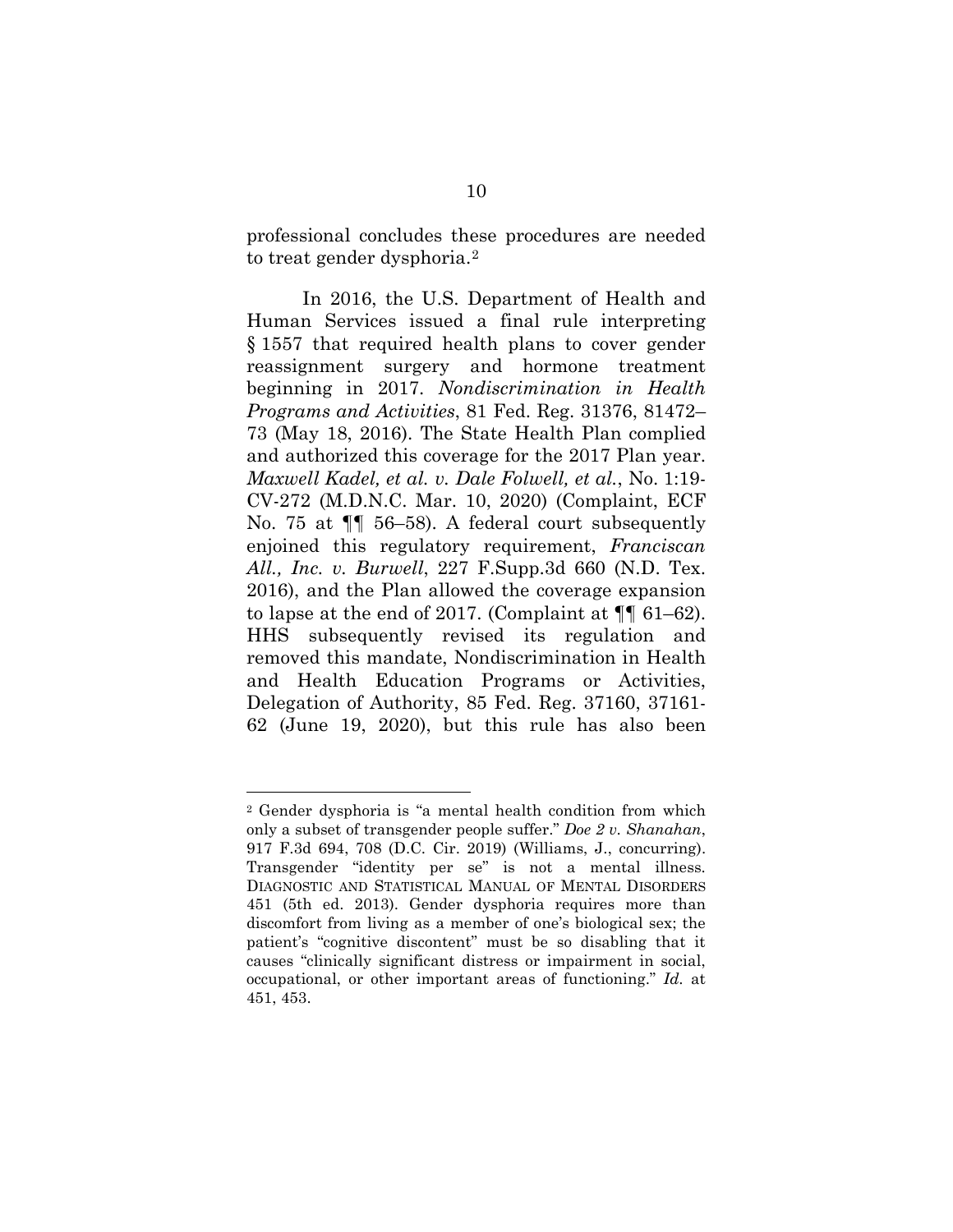enjoined, *Walker v. Azar*, 480 F.Supp.3d 417 (E.D.N.Y. 2020).

The Plaintiffs sued the State Health Plan in the U.S. District Court for the Middle District of North Carolina on March 11, 2019, alleging that the refusal to pay for treatment of gender dysphoria is discrimination "on the basis of sex" in a "health program or activity." (Complaint at ¶¶ 149–50). Plaintiffs allege that § 1557 of the ACA guarantees the "right . . . to receive health insurance through [the Plan] free from discrimination on the basis of sex, sex characteristics, gender, nonconformity with sex stereotypes, transgender status, or gender transition." (Complaint at ¶ 153). The Plaintiffs seek compensatory damages, consequential damages, and injunctive relief against Petitioner. (Complaint at ¶¶ 156–57).

The State Health Plan asserted sovereign immunity and moved to dismiss the § 1557 claim. Pet. App. 96–97, 99–100. The district court acknowledged that neither § 1557 nor any other provision in the ACA refers to suits against states or to sovereign immunity. Pet. App. 115. The court denied the motion, however, concluding that § 1557 is "sufficiently similar" to the statutes specifically listed in CRREA that a state official "would clearly understand that the acceptance of federal funds would subject it to suit" pursuant to the residual clause. Pet. App. 116. According to the district court, Section 1557 of the ACA prohibits the same "kinds of discrimination" and incorporates the same "enforcement mechanisms" as the statutes listed in CRREA. Pet. App. 116–17. "In short, it is hard to see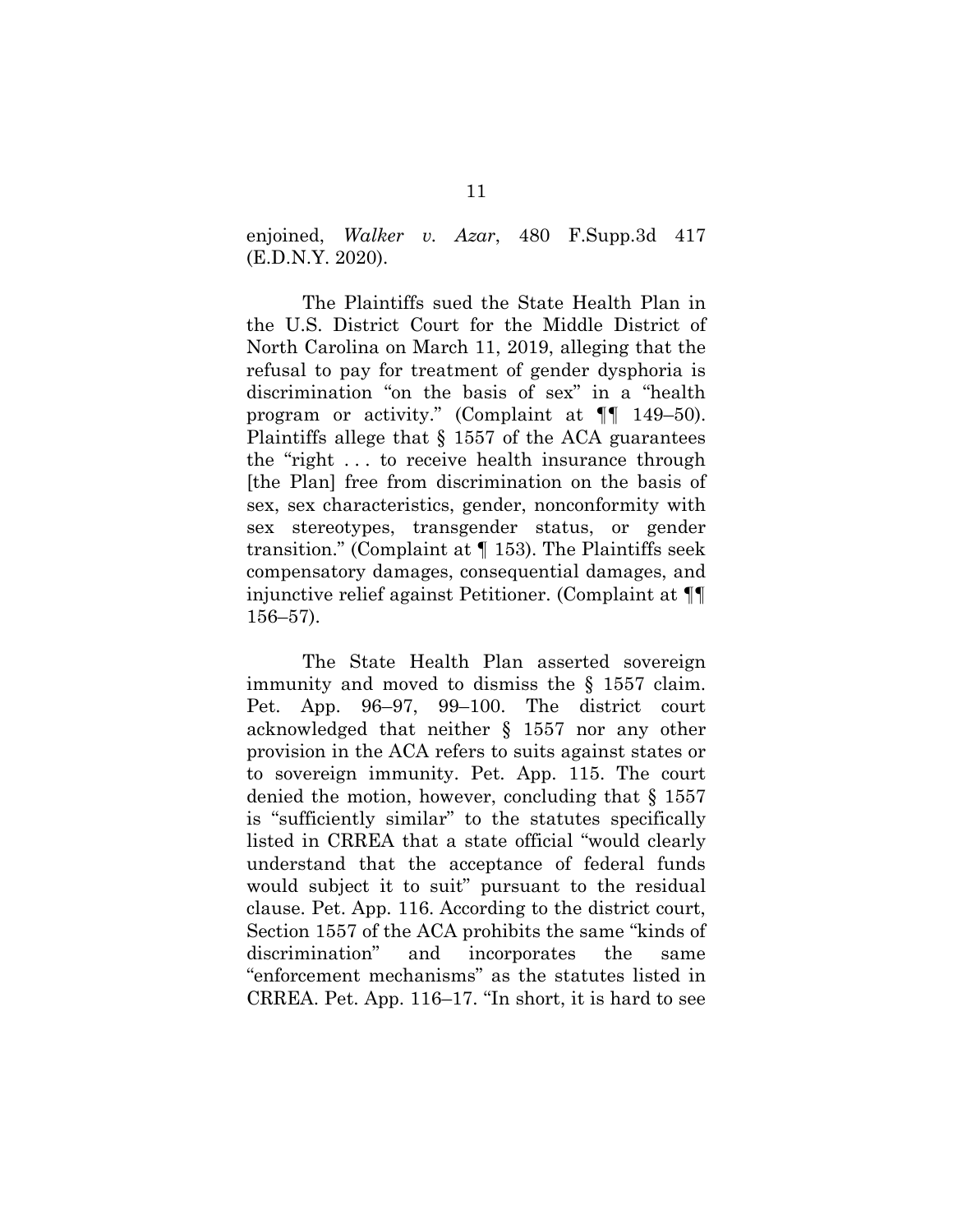how Section 1557 could be any more like the statutes expressly listed." Pet. App. 117. Section 1557 "when read in conjunction with the CRREA, effectuates a valid waiver of sovereign immunity," the district court concluded. Pet. App. 119.

2. The State Health Plan sought interlocutory review by the Fourth Circuit, which affirmed the denial of immunity in a divided opinion. Pet. App. 1– 94. The majority rejected the Plan's argument that CRREA could not waive sovereign immunity to enforce § 1557 of the ACA because the ACA and CRREA were enacted separately and neither statute references the other. The residual clause "reflects a specific objective to render states liable for money damages when they engage in unlawful discrimination." Pet. App. 29. "[B]road general language is not necessarily ambiguous when congressional objectives require broad terms," and the origins of CRREA indicate that broad terms were needed. Pet. App. 24. CRREA provides "clear notice" to state officials that sovereign immunity is waived for "the provisions of '*any*' federal statute that prohibits discrimination by recipients of federal funds." Pet. App. 24. (emphasis in original). The panel concluded that the residual clause waives sovereign immunity in all cases when a "law [is] federal" and a *provision within that law* "prohibits discrimination by recipients of federal financial assistance." Pet. App. 26.[3](#page-23-0)

<span id="page-23-0"></span><sup>3</sup> The author of the panel opinion, Chief Judge Gregory, also concluded that § 1557's reference to the "enforcement mechanisms" of Title IX and § 504 of the Rehabilitation Act incorporated the waiver of sovereign immunity that exists to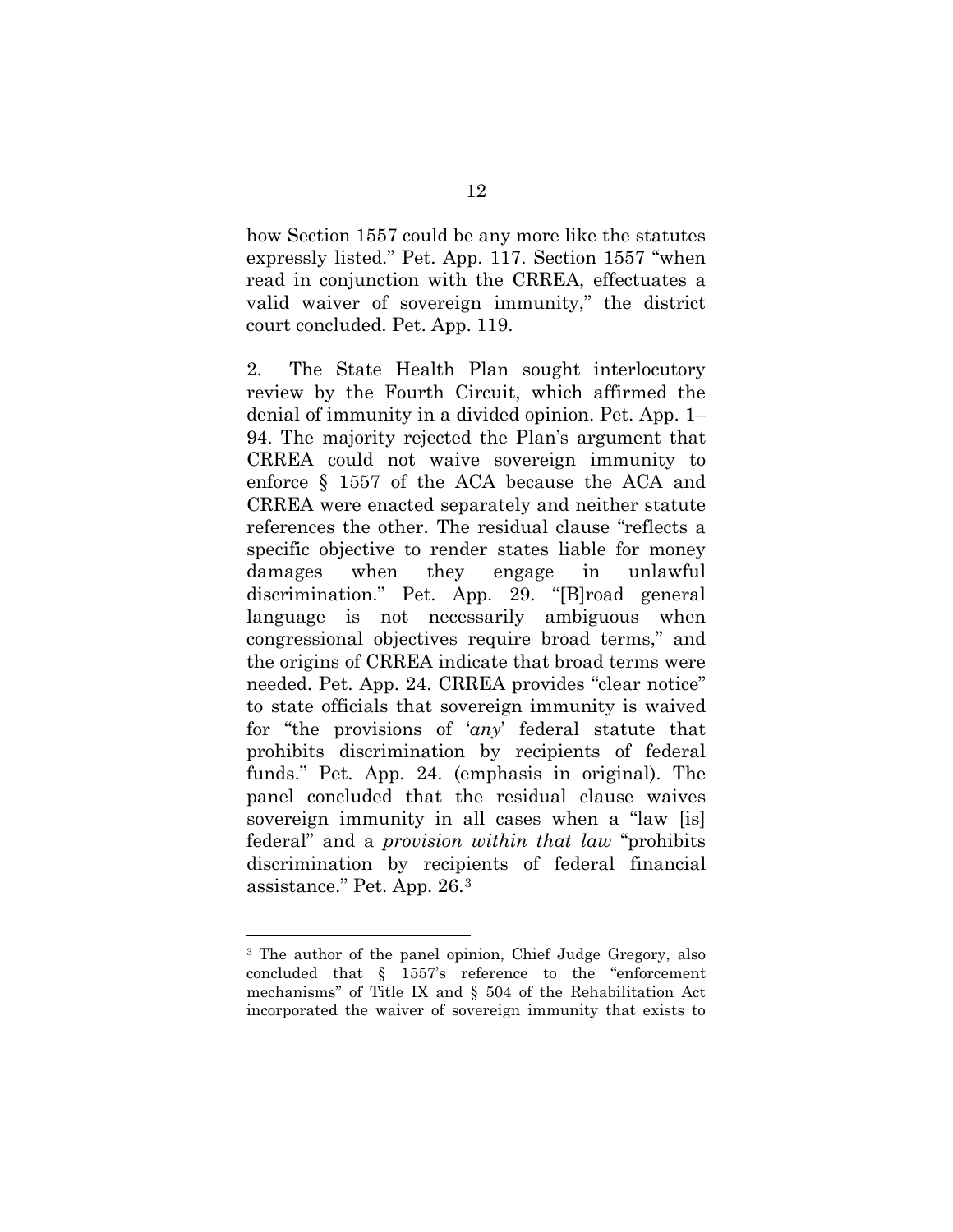The concurring judge offered a different analysis with a more limited effect. Congress intended to include "at least some claims" under CRREA in addition to the listed statutes. Pet. App. 34. The concurrence then offered two different interpretations of the residual clause. Congress could have either intended a waiver for "*provisions*  that target discrimination by recipients of federal financial assistance" or intended a waiver for "a claim brought under any provision of a *statute* that, somewhere, contains a provision prohibiting" discrimination. Pet. App. 34. Recognizing that sovereign immunity waivers must be strictly construed in favor of the sovereign, *Sossamon*, 563 U.S. at 285, the concurrence adopted a narrower interpretation than the panel opinion: the residual clause applies to all provisions prohibiting discrimination by recipients of federal funds rather than—as the panel opinion concluded—the entirety of a statute that contains such a provision. Pet. App. 38–43. Even under the narrow interpretation, however, the concurrence concluded that the State waived its immunity. Pet. App. 49–50.

The panel acknowledged that this decision splits from the interpretation of the residual clause by the Fifth and Tenth Circuit. Pet. App. 25 n.4. The court below also acknowledged that the panel opinion and the concurrence disagreed about which interpretation of the residual clause is correct. Pet. App. 27 n.5. Because a majority held that the State had waived its immunity to the Plaintiffs' suit,

enforce those statutes. Pet. App. 18. No other judge joined this portion of the panel opinion.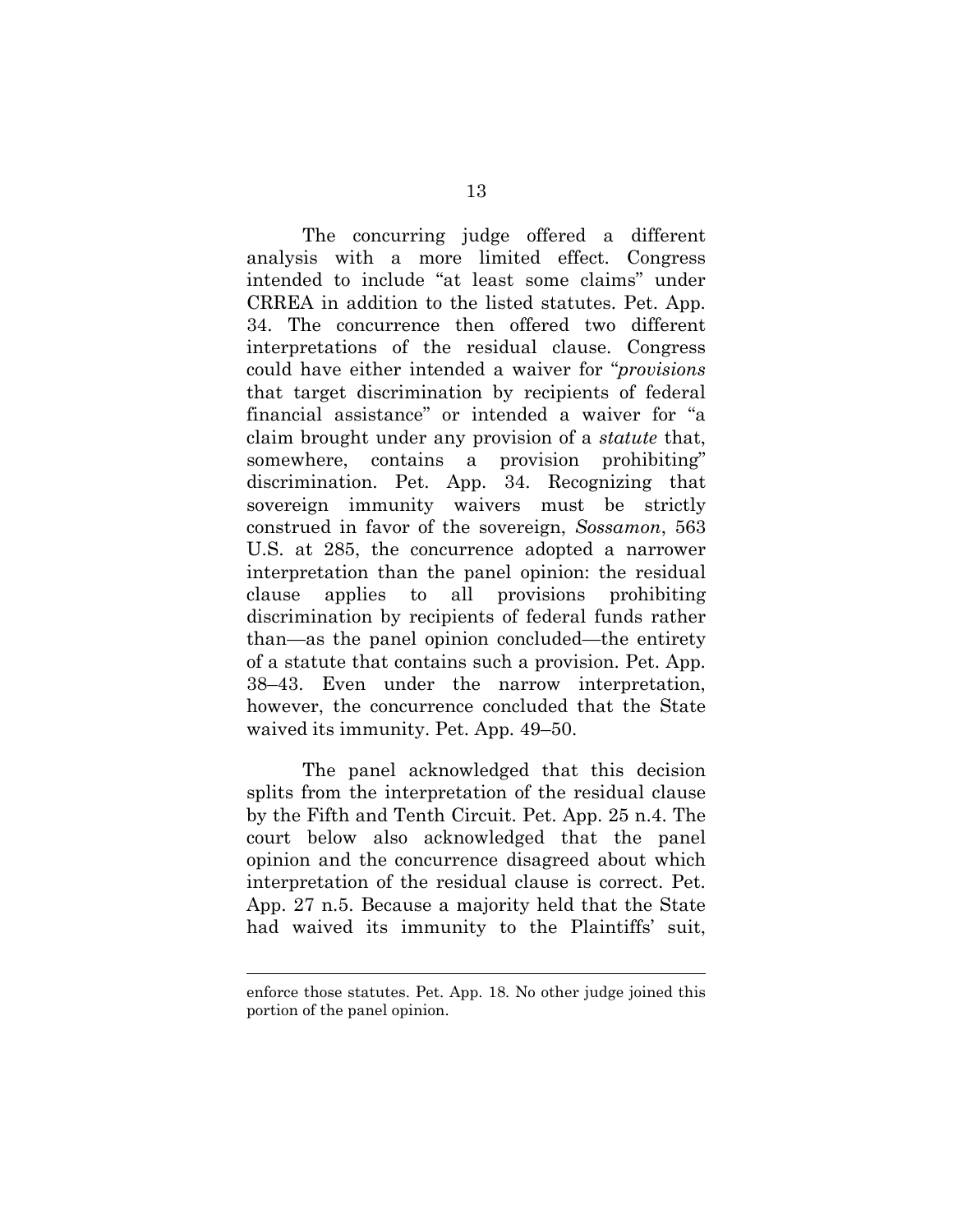"regardless" of the specific reasoning, the lower court's decision was affirmed. *Id.*

3. The dissent rejected the majority and concurring opinions as a departure from this Court's "meticulously curated" sovereign immunity jurisprudence, which directs courts "to follow the same well-trodden analytical path: 'A State's consent to suit must be 'unequivocally expressed' in the text of the relevant statute.'" Pet. App. 50. The residual clause does not unequivocally express its demand for a waiver as there is "at least one other plausible interpretation": the interpretation adopted by the Fifth and Tenth Circuits. Pet. App. 62. These circuits require "that the relevant legislative enactment *as a whole*—not just one of its individual provisions—be solely aimed at prohibiting discrimination by recipients of federal financial assistance." Pet. App. 71. As an "omnibus health care reform package," the ACA fails this test. Pet. App. 70. When other plausible interpretations exist, this Court has been "crystal clear" that there is no waiver of sovereign immunity. Pet. App. 72.

Beyond this error, the dissent pointed to this Court's longstanding requirement that a demand for waiver be found in the "text of the relevant statute." The "broad catchall language" of CRREA's residual clause cannot provide such a waiver for *another* unidentified statute. Pet. App. 78. There can be no knowing waiver of immunity in the "text of the relevant statute" when the waiver itself is "hidden in another statute and only applied to section 1557 through implication." Pet. App. 79 (quoting *Levy v.*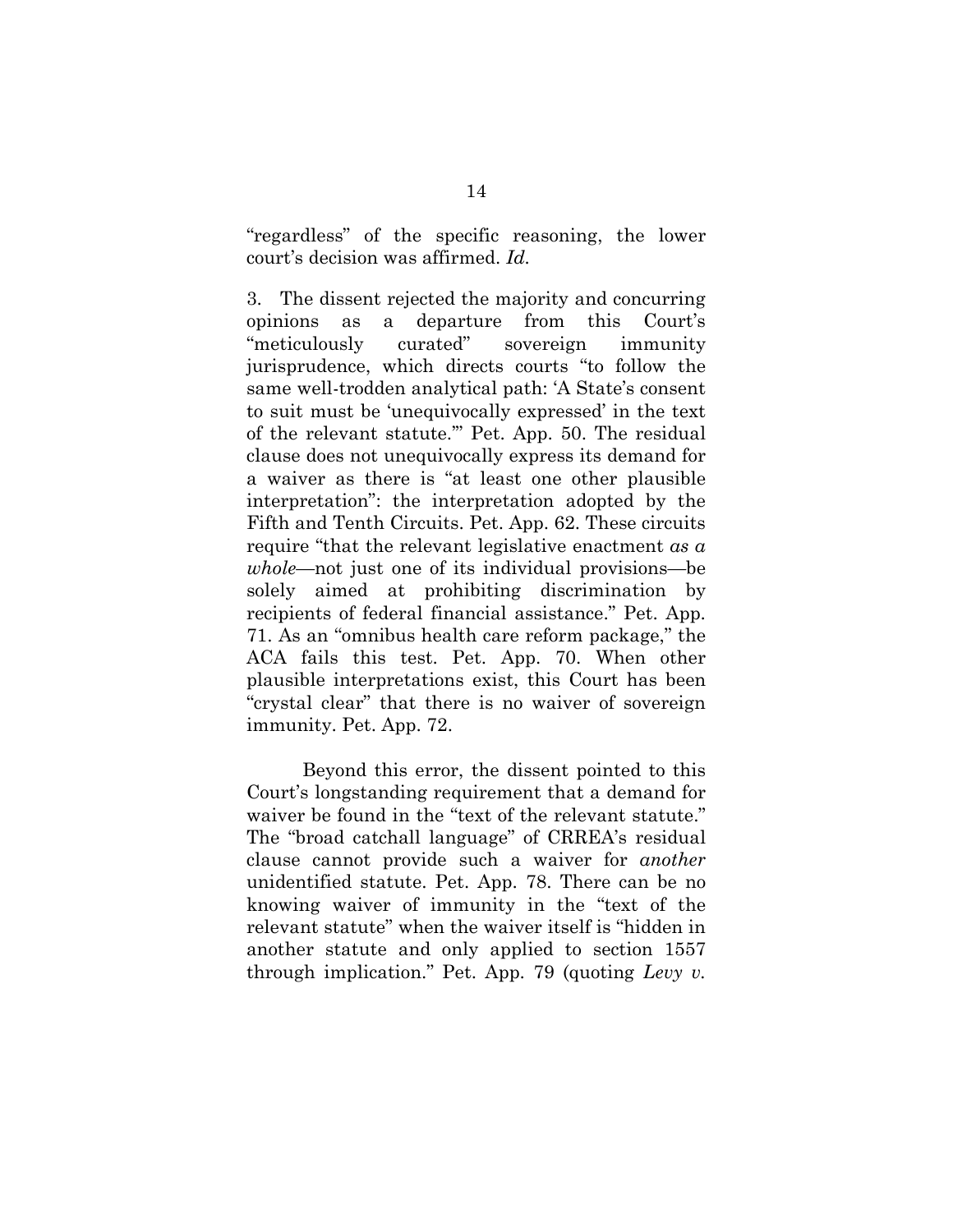*Kansas Dep't of Soc. & Rehab. Servs.*, 789 F.3d 1164, 1170 (10th Cir. 2015)).

The dissent concluded that "[t]he Supreme Court should correct the majority's errors without delay to ensure the preservation of the integrity of the Eleventh Amendment and the dignity of state sovereign immunity." Pet. App. 53.

#### **REASONS FOR GRANTING THE WRIT**

- **I. The Circuits are Split Regarding the Proper Interpretation of the Waiver of Sovereign Immunity Demanded from States by the Residual Clause.** 
	- **A. The lower courts are divided about the meaning of the residual clause's reference to the "provisions of any other Federal statute prohibiting discrimination by recipients of Federal financial assistance"**

1. This Court has considered the meaning of the residual clause twice, but only to find that the clause did not waive sovereign immunity for another unlisted statute. In *Sossamon*, the Court held that "a State might reasonably conclude that the clause covers only provisions using the term 'discrimination.'" 563 U.S. at 292. Therefore, a prohibition against a "substantial burden" on religious exercise by recipients of federal funds did not fall within the clause's terms. In *Dellmuth v. Muth*, the Court held that residual clause was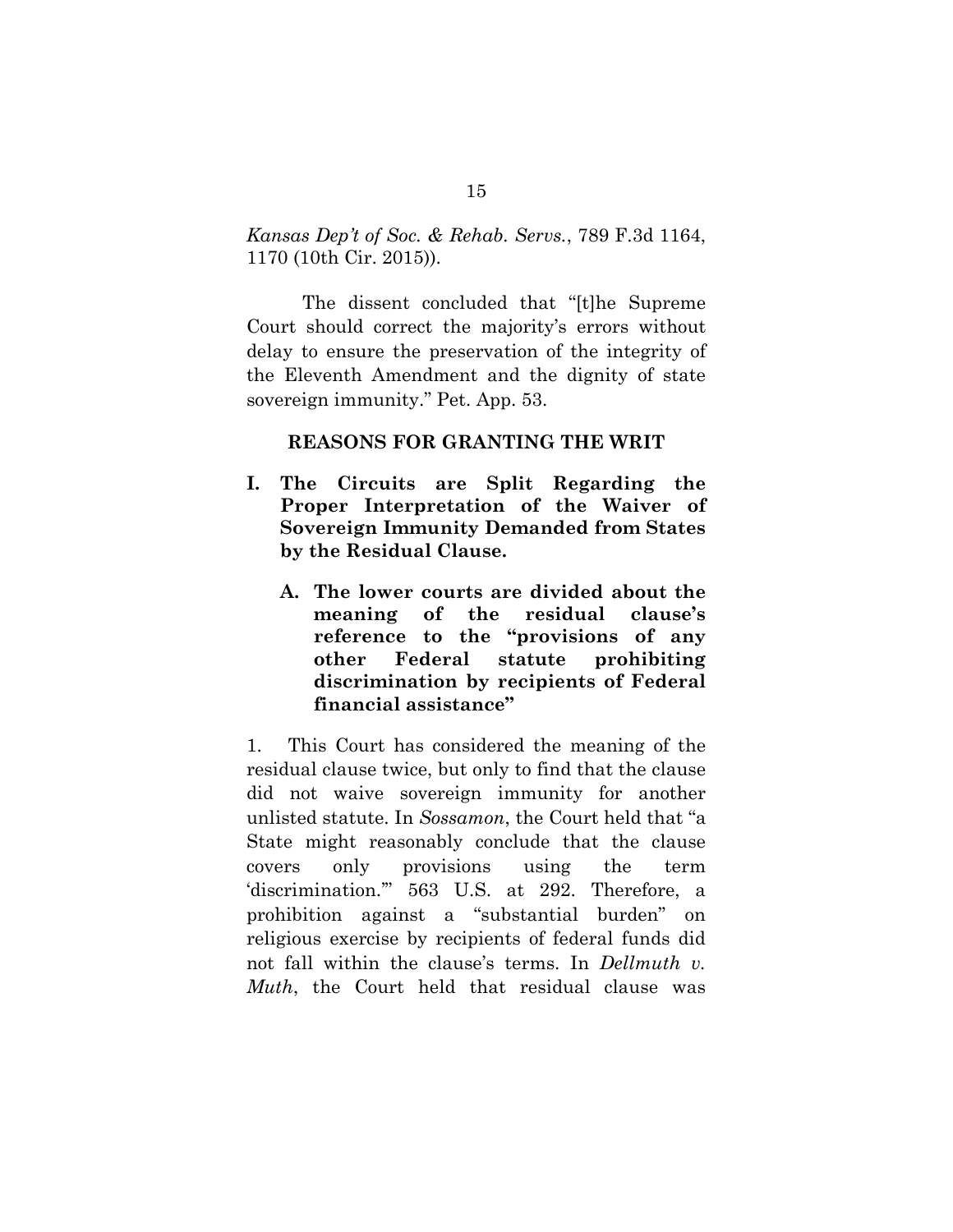merely "nontextual" evidence of what Congress intended when it passed the Education of the Handicapped Act (now called the Individuals with Disabilities Education Act) ten years earlier, not a waiver of sovereign immunity to enforce that earlier Act. 491 U.S. 223, 228–32 (1989).

The Fourth Circuit has acknowledged that its decision creates a circuit split about the reach of CRREA's residual clause. Pet. App. 25 n.4. While it identified an earlier decision, *Madison v. Virginia*, 474 F.3d 118 (4th Cir. 2006), as the basis for this disagreement, *id.*, this overstates the prior decision. *Madison*, like this Court's opinion in *Sossamon*, considered § 3 of the Religious Land Use and Institutionalized Persons Act, and *Madison*, like *Sossamon*, held only that, "[a]t a minimum," a statute must prohibit discrimination to fall within the residual clause. 474 F.3d at 133. *Madison* did not endorse the conclusion that the word "discrimination" is all that is necessary, as the panel did below. The Fourth Circuit's decision that the residual clause applies whenever a "law [is] federal" and a *provision within that law* "prohibits discrimination by recipients of federal financial assistance," Pet. App. 26, is a departure from *Madison* and not an evolution.

The panel opinion holds that Congress and the States need not agree on the details of the waiver of sovereign immunity at the time Congress demands it. Courts do not "view sovereign immunity waivers through the lens of what Congress intended at the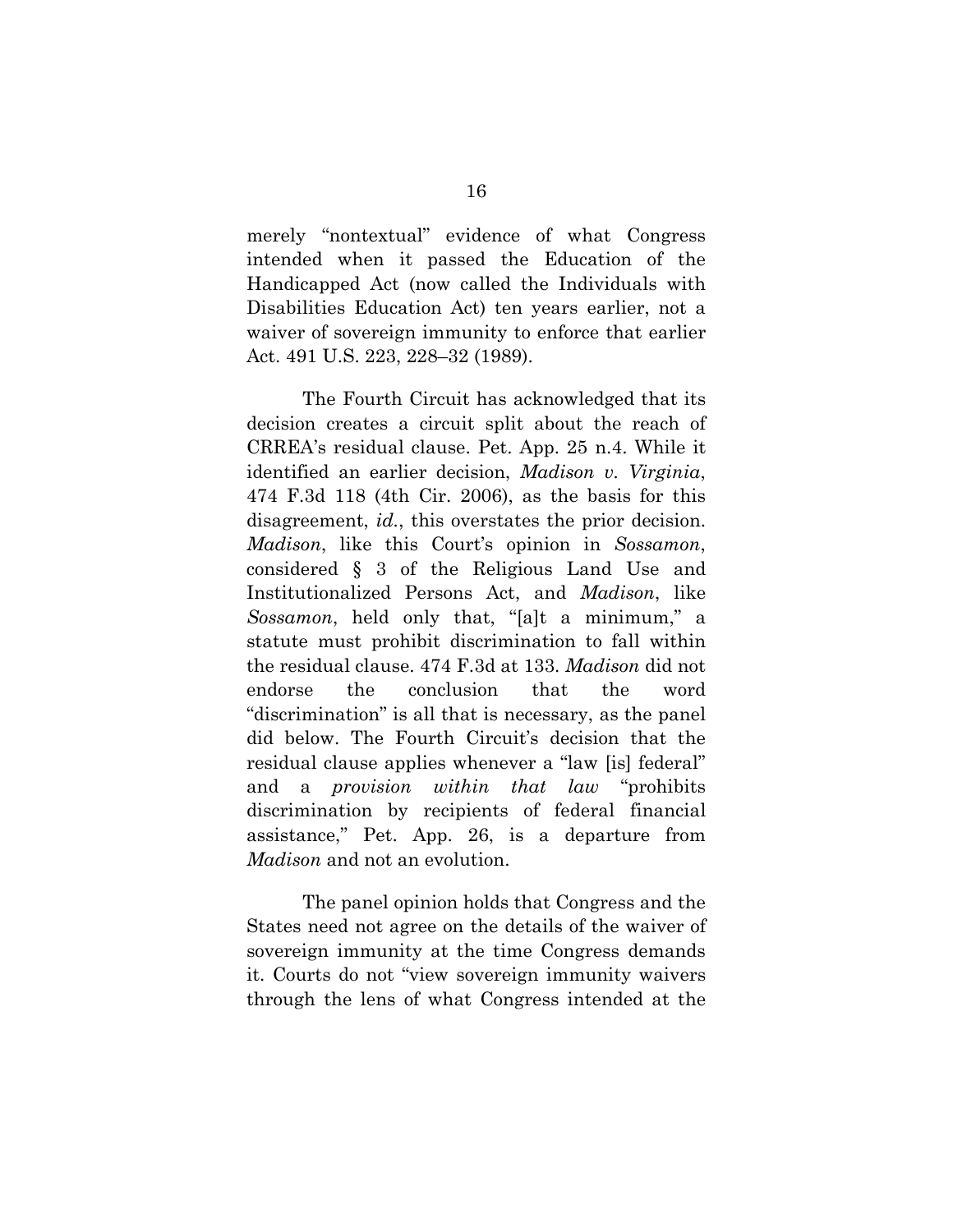time of enactment." Pet. App. 24. Rather, a court looks "from the perspective of a state official who is engaged in the process of deciding whether the State should accept federal funds and the obligations that go with those funds." *Id.* State officials should understand that CRREA's "sovereign immunity waiver encompasses the provisions of 'any' federal statute that prohibits discrimination by recipients of federal funds." *Id.*

 The State Health Plan argued that Congress cannot "unequivocally express" a demand for a waiver of sovereign immunity "in the text of the relevant statute" when the federal law that prohibits discrimination, the federal law that creates the federally funded program, and the waiver of sovereign immunity are located in three separate legislative acts enacted over almost twenty-five years.[4](#page-28-0) The Fourth Circuit rejected this concern as an argument that "CRREA is ambiguous simply by virtue of its breadth." Pet. App. 24. The residual clause's "language is plain," so "the sole function of the courts—at least where the disposition required

<span id="page-28-0"></span><sup>4</sup> The State Health Plan does not receive payments under the ACA, which was enacted in 2010. The Plan does receive federal payments under the Retiree Drug Subsidy program enacted in 2003. 42 U.S.C. § 1395w-132. As part of the creation of Medicare Part D, Congress subsidized private health plans to discourage them from eliminating prescription drug coverage for Medicare-eligible retirees and shifting all such coverage to Medicare. *See* "Overview of the Retiree Drug Subsidy Option," U.S. Department of Health and Human Services, Centers for Medicare and Medicaid Services, *available at* https://go.cms.gov/39s9xJt (Nov. 2, 2005).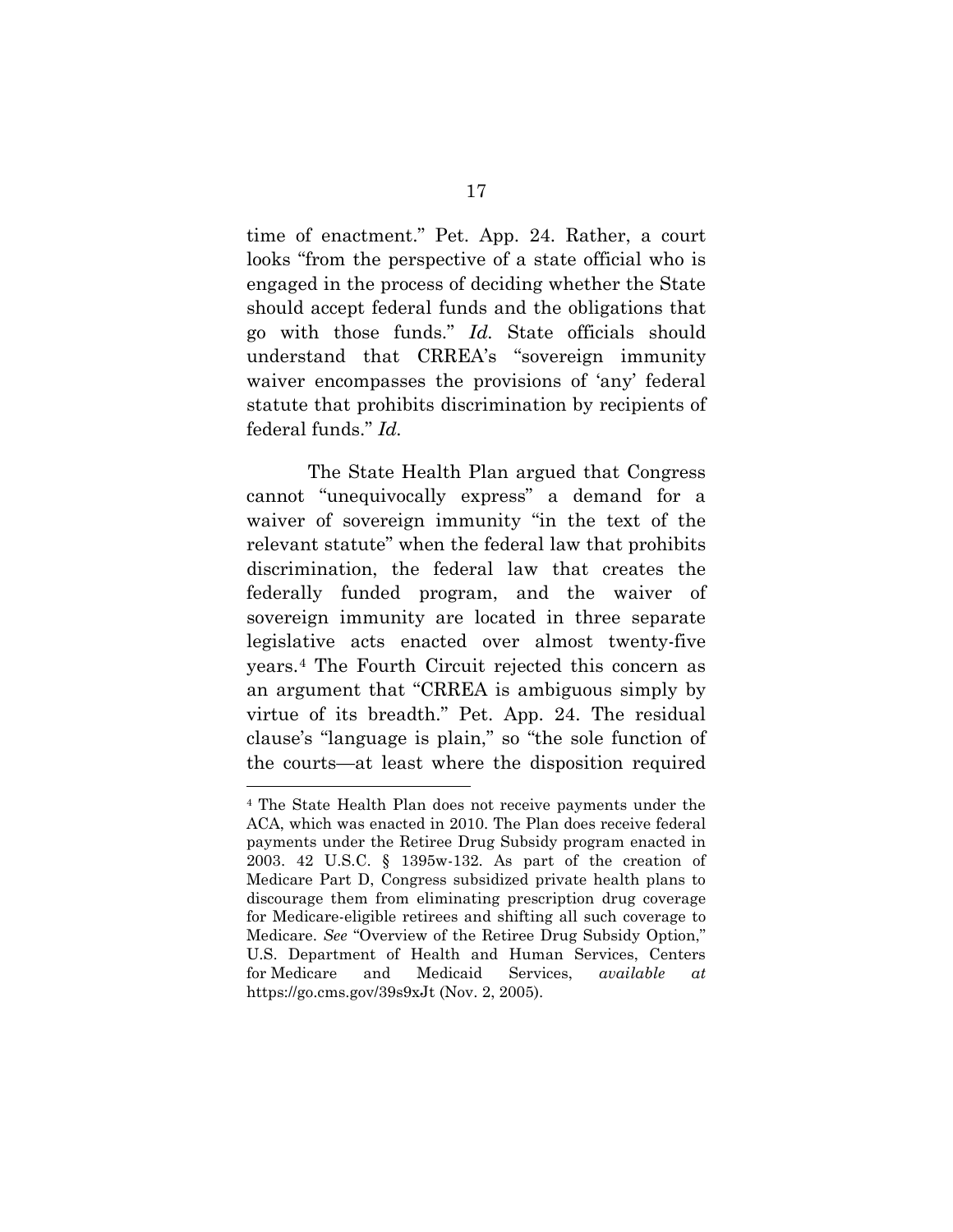by the text is not absurd—is to enforce it according to its terms." Pet. App. 23.[5](#page-29-0)

2. In direct contrast, the Fifth Circuit and the Tenth Circuit have held the residual clause reaches only "statutes that deal *solely* with discrimination by recipients of federal financial assistance." *Sullivan v. Texas A&M Univ. Sys.*, 986 F.3d 593, 598 (5th Cir. 2021). A State's consent to suit cannot be "unequivocally expressed in the text of the relevant statute," *Sossamon*, 563 U.S. at 284, when the State "is unaware of the conditions or is unable to ascertain what is expected of it," *Pennhurst State Sch. & Hosp. v. Halderman*, 451 U.S. 1, 17 (1981). Indeed, the very existence of ambiguity defeats a claim of waiver of sovereign immunity.

The Fifth Circuit's caselaw is well-established. Beginning in 1992, the Fifth Circuit held that another interpretation of the residual clause is that the "listed statutes [in CRREA] define a set— 'statutes that deal *solely* with discrimination by recipients of federal financial assistance.'" *Sullivan*, 986 F.3d at 597 (quoting *Cronen v. Texas Dep't of* 

<span id="page-29-0"></span><sup>&</sup>lt;sup>5</sup> The Fourth Circuit noted that four district courts have reached the same conclusion about the application of CRREA to § 1557, and the Fifth and Tenth Circuit have not specifically considered this precise question. Pet. App. 22. But the Fourth Circuit cannot remain faithful to this Court's requirement that a waiver of sovereign immunity exist in the "text of the relevant statute" if it looks beyond the residual clause. The relevant statute for each of these decisions must be CRREA where the circuits have split in their interpretation—not § 1557.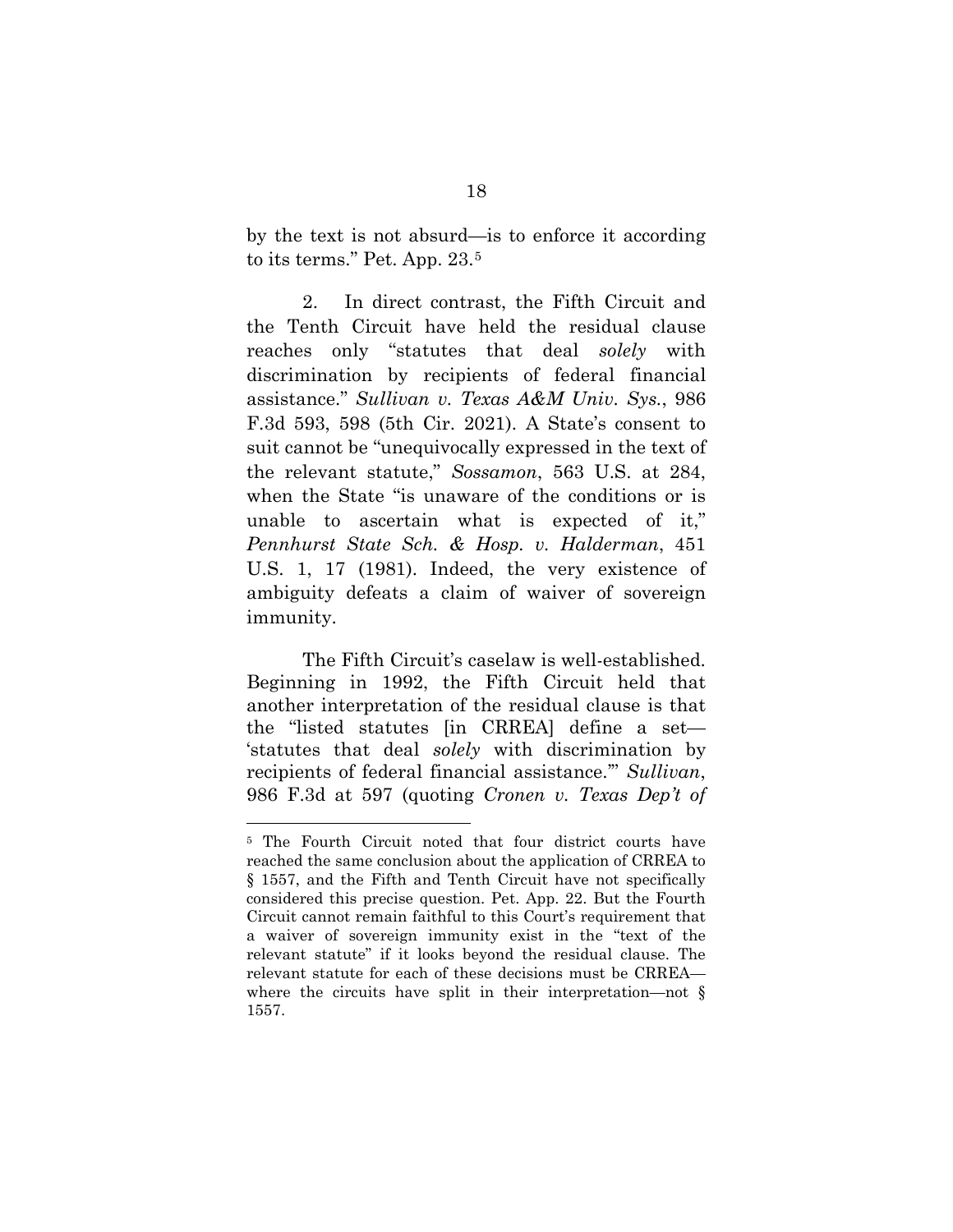*Hum. Servs.*, 977 F.2d 934, 937 (5th Cir. 1992)). They are "antidiscrimination statutes." *Cronen*, 977 F.2d at 938. A "comprehensive federal entitlement program that happens to include a provision prohibiting discrimination in these entitlements" cannot, therefore, be easily inferred to fall under the residual clause. *Id.* More importantly, *Cronen*  concluded that it did not need to decide which interpretation was more appropriate. When there are two alternative interpretations, Congress has not been "unmistakably clear in the language of the statute" and there is no waiver of sovereign immunity. *Id.* (quoting *Atascadero*, 473 U.S. at 242).

Following *Cronen*, courts in the Fifth Circuit have turned away suits under Title I of the Americans with Disabilities Act, *Sullivan*, 986 F.3d at 598, the Family and Medical Leave Act, *id.*, and the Age Discrimination in Employment Act, *Fields v. Dep't of Pub. Safety*, 911 F.Supp.2d 373, 379 (M.D. La. 2012). *Accord McCardell v. U.S. Dep't of Hous. & Urb. Dev.*, 794 F.3d 510, 521–22 (5th Cir. 2015) (finding State immune from claims of discrimination under the Fair Housing Act because that statute, unlike Title VI of the Civil Rights Act of 1964, has no express abrogation of sovereign immunity under CRREA (42 U.S.C. § 2000d-7a)).

The Tenth Circuit has also rejected the theory adopted by the Fourth Circuit as "novel." *Levy v. Kansas Dep't of Soc. & Rehab. Servs.*, 789 F.3d 1164, 1170 (10th Cir. 2015) (claim under Title V of the ADA). "For a waiver of sovereign immunity to be 'knowing and voluntary,' it cannot be hidden in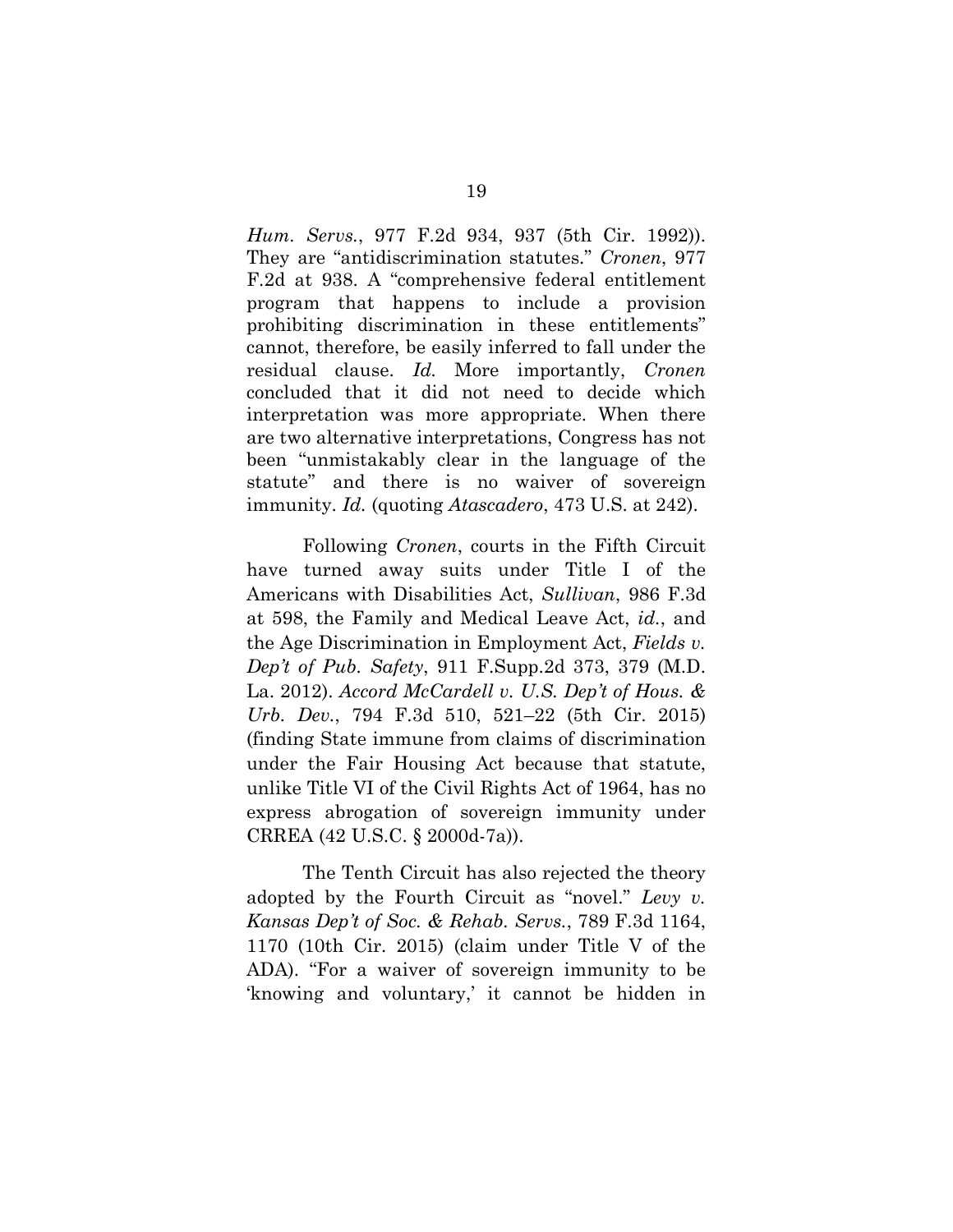another statute and only applied to the ADA through implication." *Id.* "[A]s other courts have noted, the ADA has a much broader focus than discrimination by recipients of federal financial assistance." *Id.* at 1171; *Garcia v. Dep't of Health & Soc. Servs.*, No. 19- CV-159-SWS, 2020 WL 5629784, at \*9 (D. Wyo. Aug. 25, 2020) (same). The ADA "was passed *after* the Rehabilitation Act's waiver provisions," so Congress could have—but did not—either write "a similar waiver provision" or amend CRREA to add a reference to the ADA. *Levy*, 789 F.3d at 1171. The failure to do so, points to the "absence of clear evidence that Congress intended for states to waive their immunity." *Id. See also Melton v. Oklahoma ex rel. Univ. of Oklahoma*, No. CIV-20-608-G, \_\_\_ F.3d \_\_\_\_, 2021 WL 1220934, at \*3 (W.D. Okla. Mar. 31, 2021) (holding the residual clause does not waive immunity to enforce the Fair Housing Act of 1968 because "[t]he considerations articulated in *Levy* apply equally to Plaintiff's FHA claim").

3. This circuit split, as the dissent noted below, is rooted in different interpretations of the residual clause's text, which refers to "the provisions of any other Federal statute prohibiting discrimination by recipients of Federal financial assistance." 42 U.S.C.  $§$  2000d-7(a)(1).

The dissent—and the analysis of the Fifth and Tenth Circuit—reflects a judgment that the residual clause can be plausibly interpreted as reaching only a "Federal statute prohibiting discrimination by recipients of Federal financial assistance." "The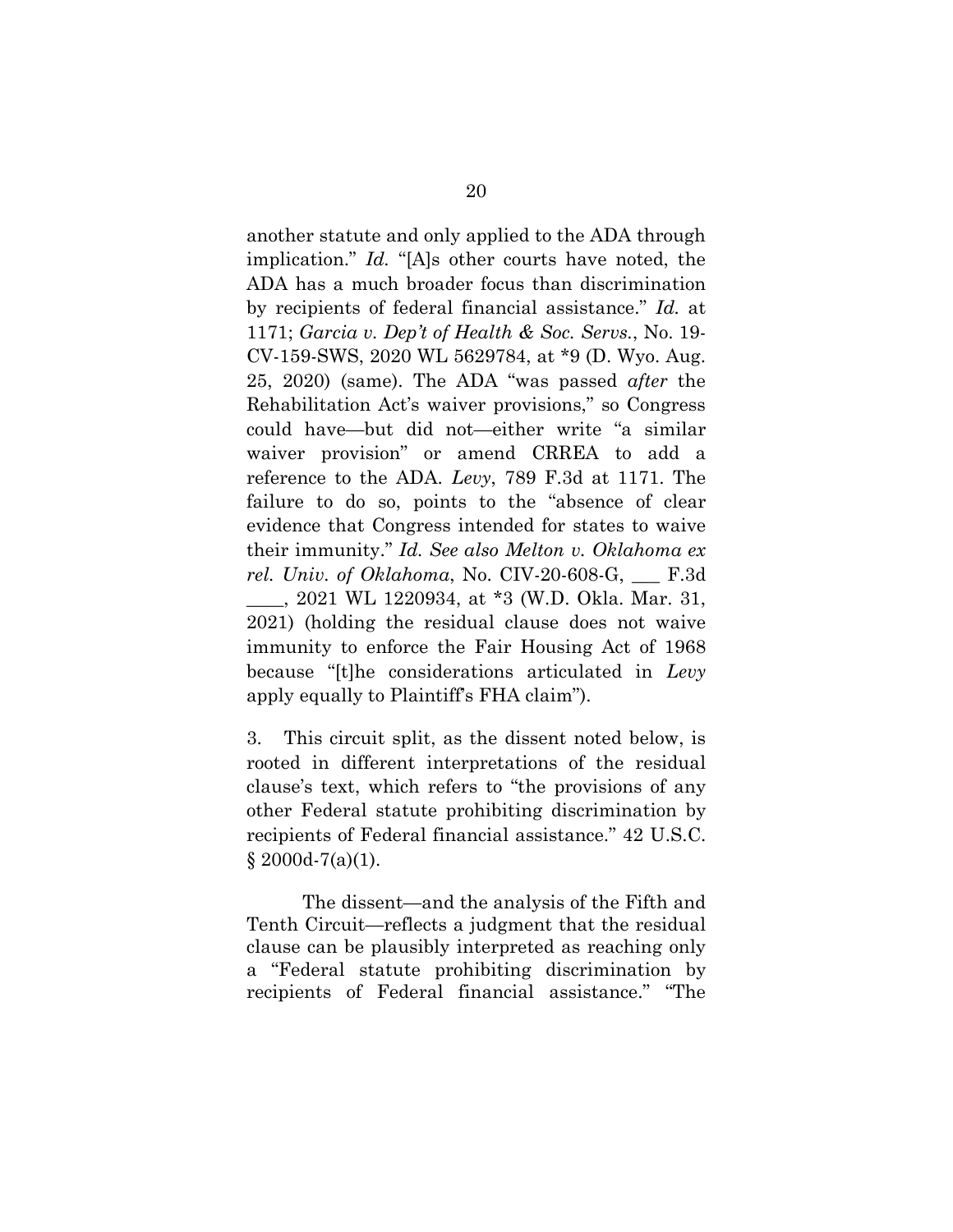distinction between the terms 'provision' and 'statute' is as meaningful now as it was in 1986." Pet. App. 66. A "statute" is "an act of the legislature" while a "provision" is "only a *clause* within a statute." *Id.* The last antecedent rule makes clear that "a limiting clause or phrase . . . modifies only the noun or phrase that it immediately follows." *Id.* Because the phrase "prohibiting discrimination by recipients of Federal financial assistance" follows the word "statute," the residual clause should be read to reach only Congressional enactments ("statutes") that concern the issue of discrimination by recipients of federal financial assistance, not to discrete provisions or clauses within larger legislative acts. "[I]t is not the *clause* that must prohibit discrimination by these recipients; it is the *legislative act* as a whole that must do so." *Id.*

The Fourth Circuit analyzed the phrase differently, and the panel's majority opinion reads it to cover the "provisions of any other Federal statute prohibiting discrimination." Pet. App. 23. Interestingly, the panel majority opinion and concurring opinion disagree about the correct interpretation. The panel opinion concludes the residual clause as written "imposes but two conditions: that the law be federal and that it prohibit discrimination by recipients of Federal financial assistance." Pet. App. 26*.* "That the Affordable Care Act does more than prohibit discrimination does not lessen the prohibition's force or effect." Pet. App. 27*.* "CRREA's residual clause reflects a specific objective to render states liable for money damages when they engage in unlawful discrimination. Reading this clause to encompass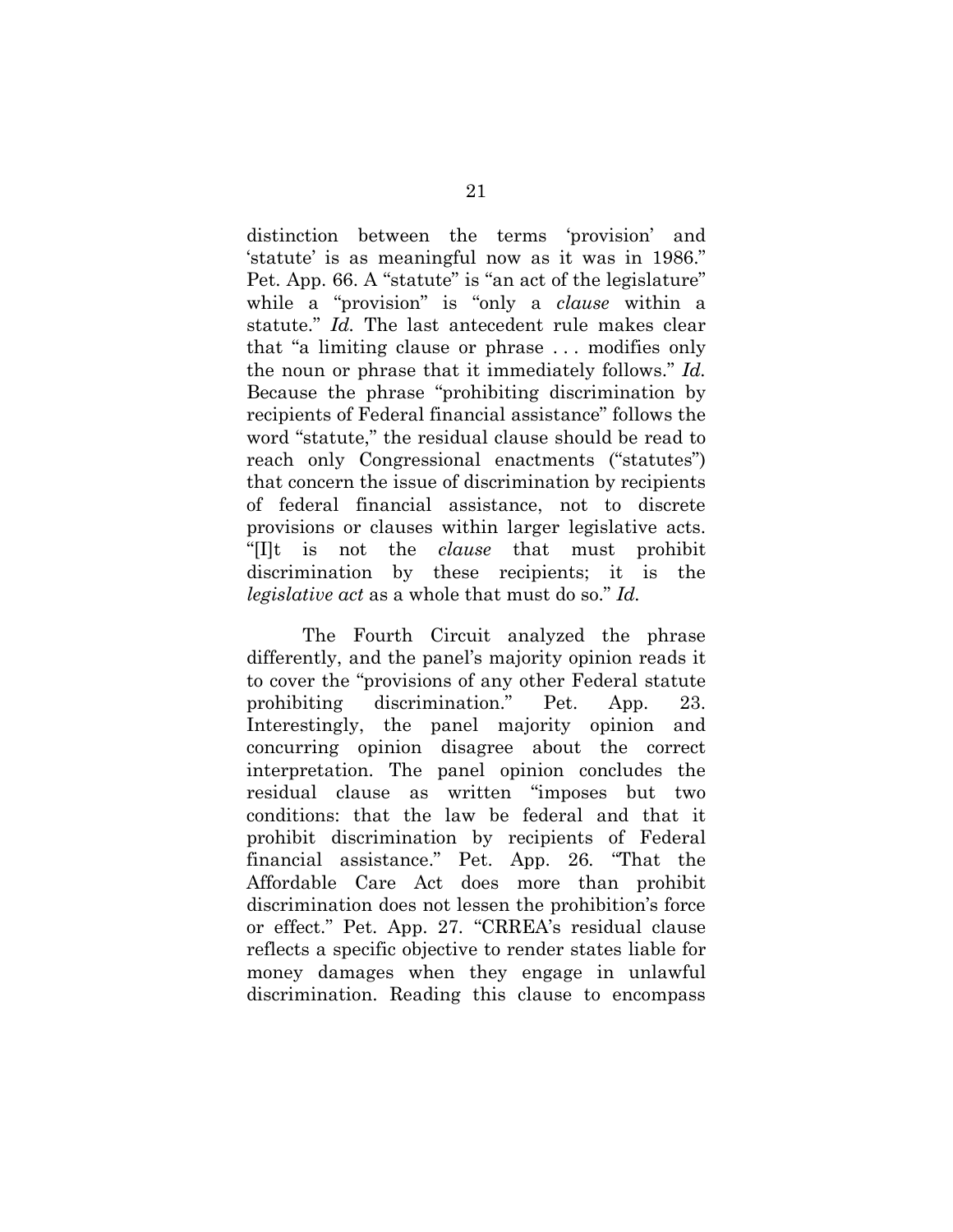§ 1557 is wholly consistent with the task to which the judiciary is assigned: enforcing statutes 'according to [their] terms.'" Pet. App. 29.

The concurring opinion engages with the Fifth (and to a lesser extent the Tenth) Circuit's conclusion. The concurring opinion admits that the residual clause "allows for two interpretations." *Id.*  at 439. While this ambiguity should be conclusive that the States do not have clarity as to what falls "within the terms of the waiver," *United States v. White Mountain Apache Tribe*, 537 U.S. 465, 472 (2003), the concurrence proceeds to resolve this ambiguity—and reaches a different conclusion than the panel majority opinion.

The first possible "reading is that Congress sought to waive sovereign immunity for claims brought under statutory *provisions* that target discrimination by recipients of federal financial assistance." The alternative interpretation would be that the phrase "prohibiting discrimination by recipients of Federal financial assistance" modifies the term "statute." The concurrence argues that this second interpretation would require waiver for *any* claim under *any* provision of such an Act, not just the anti-discrimination provisions. Pet. App. 34–35. Such a broad waiver of state sovereign immunity would extend to claims that "have nothing to do with discrimination." Pet. App. 35.[6](#page-33-0) This is precisely the

<span id="page-33-0"></span><sup>6</sup> The concurring opinion concludes that the plaintiff in *Cronen*  offered this second, broader interpretation, which formed the basis for the Fifth Circuit's decision. Pet. App. 35. *Cronen*, however, specifically considered the ambiguity that the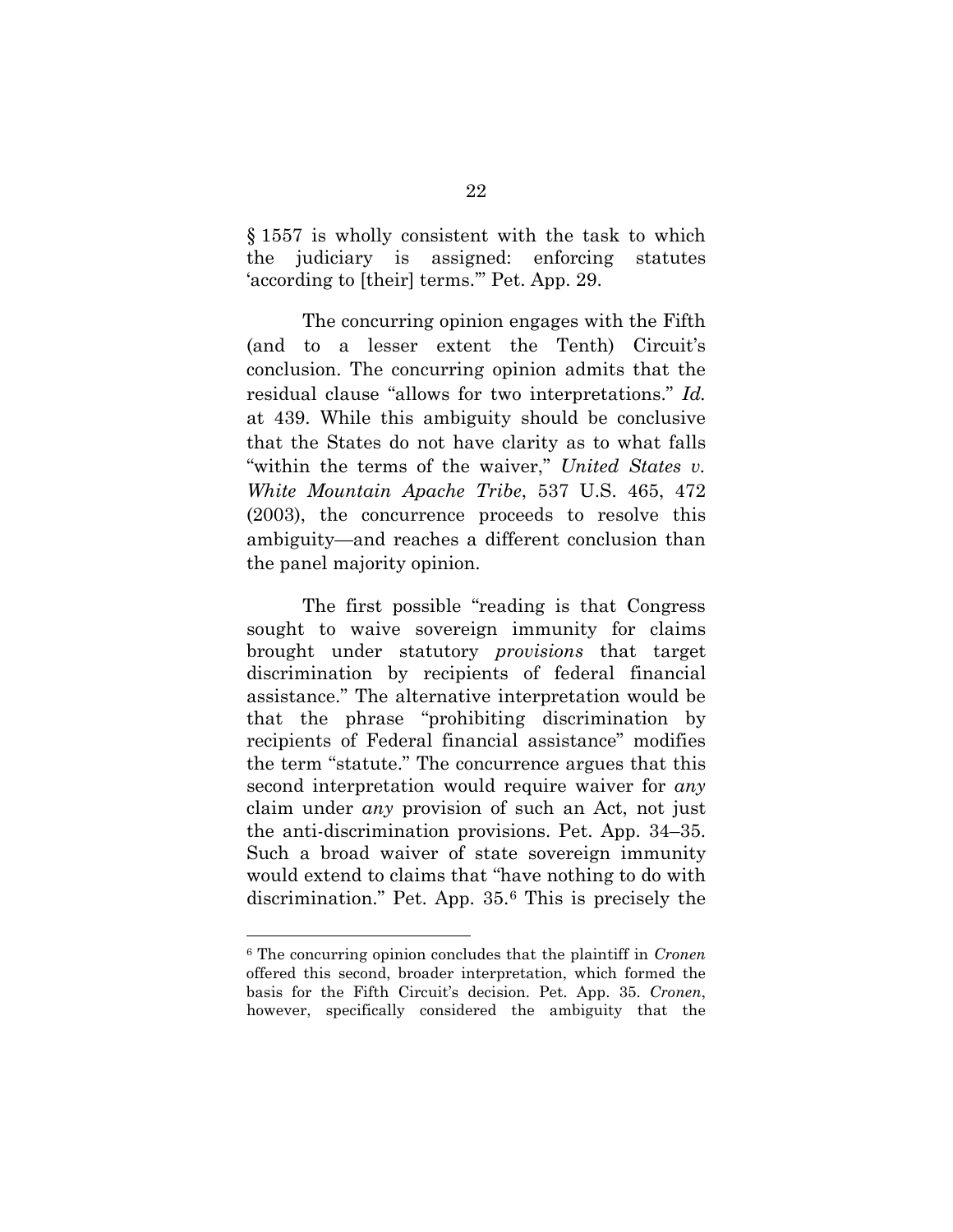interpretation offered by the panel majority. Pet. App. 27, 32.

Both the dissent *and the other judge in the majority* disagree with the concurrence's statutory analysis, which disregards the last-antecedent rule. Pet. App. 27 ("But where this reading avoids surplusage, it runs up against the last-antecedent rule.") (panel opinion); Pet. App. 76 ("But this, too, is far from the *only* plausible reading, as it would have us improperly assume that Congress violated both the last antecedent rule and basic grammatical rules by intentionally misplacing that modifying phrase far away from its object ('provision')") (dissent).

Properly understood, the Fourth Circuit's opinion is not that the residual clause is an unambiguous waiver of sovereign immunity. Rather, the Fourth Circuit has concluded that any ambiguity in the residual clause does not matter, because under either interpretation—the panel's broad interpretation or the concurrence's more limited statutory analysis—the State has waived sovereign immunity.

One consequence of this splintered reasoning is that state officials are even less able to discern

concurrence noted: whether the residual clause applies to all provisions in an Act prohibiting discrimination in federally funded programs or just to those claims that assert discrimination. *Cronen*, 977 F.2d at 937 n.4. The Fifth Circuit noted that this ambiguity "lends additional support" to its holding that the residual clause is not a clearly expressed demand for a waiver of sovereign immunity. *Id.*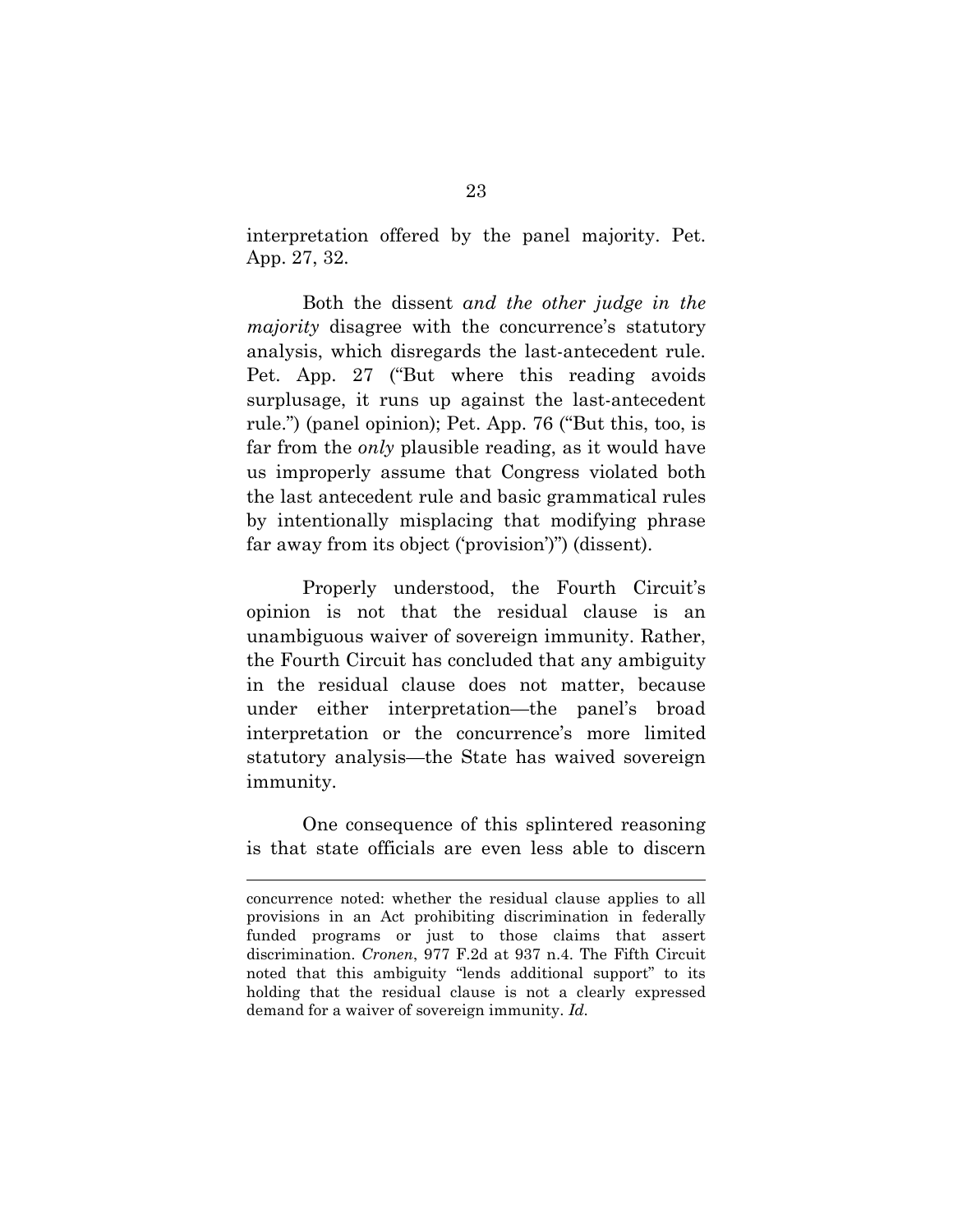whether the acceptance of federal funds will waive state sovereign immunity.

# **B. The disagreement between the circuits reflects an underlying tension within this Court's jurisprudence on waivers of sovereign immunity.**

To demand that the States waive their immunity from suit, Congress must make its demand "expressly and unequivocally in the text of the relevant statute." *Sossamon*, 563 U.S. at 290–91. The Court has emphasized two separate reasons for this requirement. Clarity ensures that the State understands that a waiver of sovereign immunity has occurred. Second, the clear statement in the text of the relevant statute "ensures that Congress has specifically considered state sovereign immunity and has intentionally legislated on the matter." *Sossamon*, 563 U.S. at 291. The sweeping, imprecise language of CRREA's residual clause places these two constitutional purposes in conflict.

The Fourth Circuit's interpretation relies only upon the requirement that a federal statute provide a "clear statement" of the demand for a waiver. "[W]e do not view sovereign immunity waivers through the lens of what Congress intended at the time of enactment," but "from the perspective of a state official who is engaged in the process of deciding whether the State should accept [federal] funds and the obligations that go with those funds." Pet. App. 24. The broad catch-all language of the residual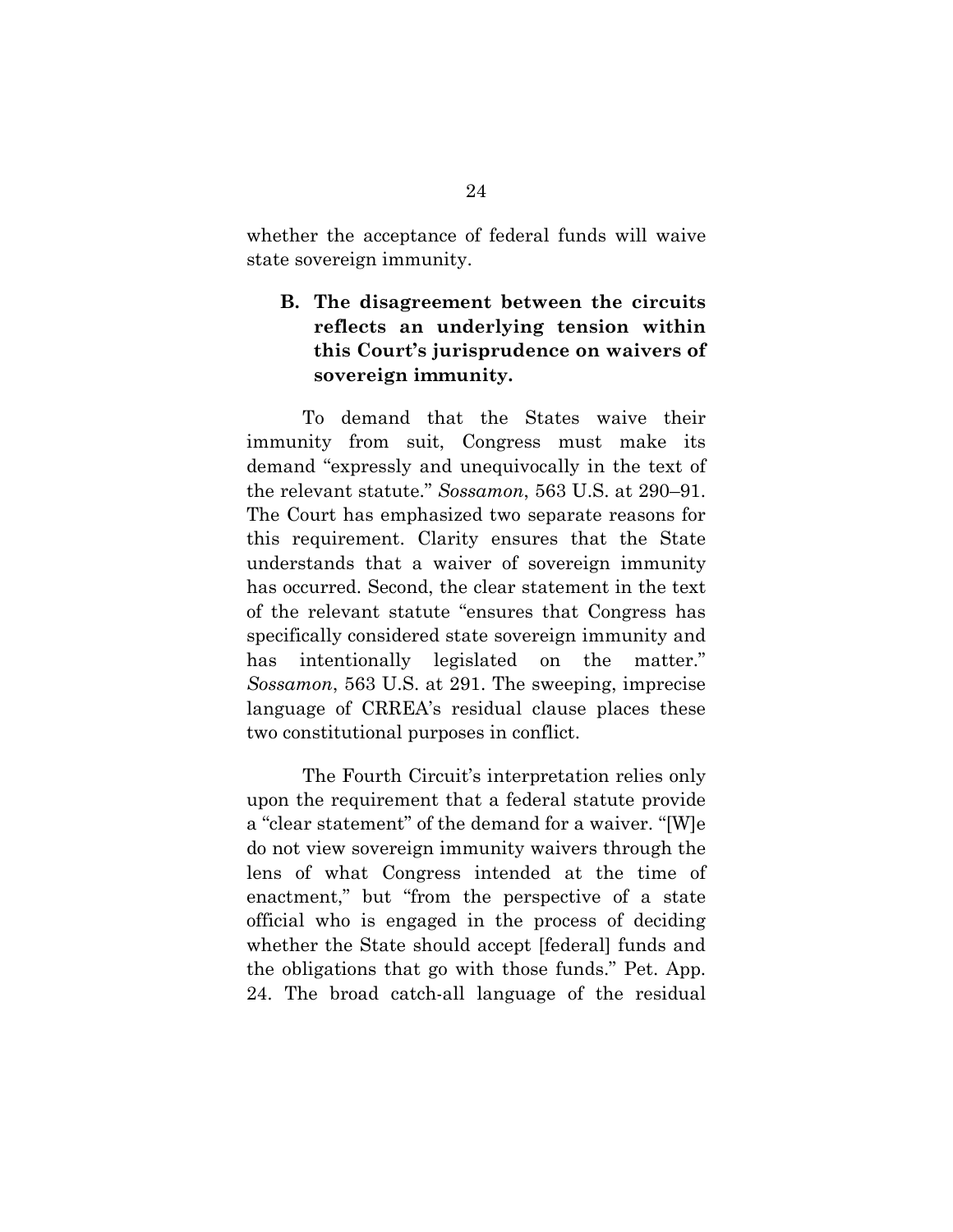clause is not, therefore a concern. Its breadth "'furnishes clear notice' to state officials that its sovereign immunity waiver encompasses the provisions of 'any' federal statute that prohibits discrimination by recipients of federal funds." *Id.*

But, as the dissent below (and the Fifth and Tenth Circuit) have noted, the residual clause conspicuously lacks the solicitude that the Constitution demands for statutes that affect the balance between the states and federal government. Immunity from suit is "central to sovereign dignity" and enforces "an important constitutional limitation on the power of the federal courts." *Sossamon*, 563 U.S. at 283–84. *Atascadero* noted that "in determining whether Congress has abrogated the States' Eleventh Amendment immunity, the courts themselves must decide whether their own jurisdiction has been expanded." 473 U.S. at 243. This requires that the courts "rely only on the clearest indications in holding that Congress has enhanced our power." *Id.*

Moreover, a waiver of sovereign immunity requires both a "clear statement" waiving sovereign immunity and clarity about "the terms of the waiver." *U.S. v. White Mountain Apache Tribe*, 537 U.S. 465, 472 (2003) (The "terms of consent to be sued" must be "unequivocally expressed."). It is not just that a waiver demand is viewed from the perspective of a state official. The waiver is viewed *as if it is a contract* with "a state official who is engaged in the process of deciding whether the State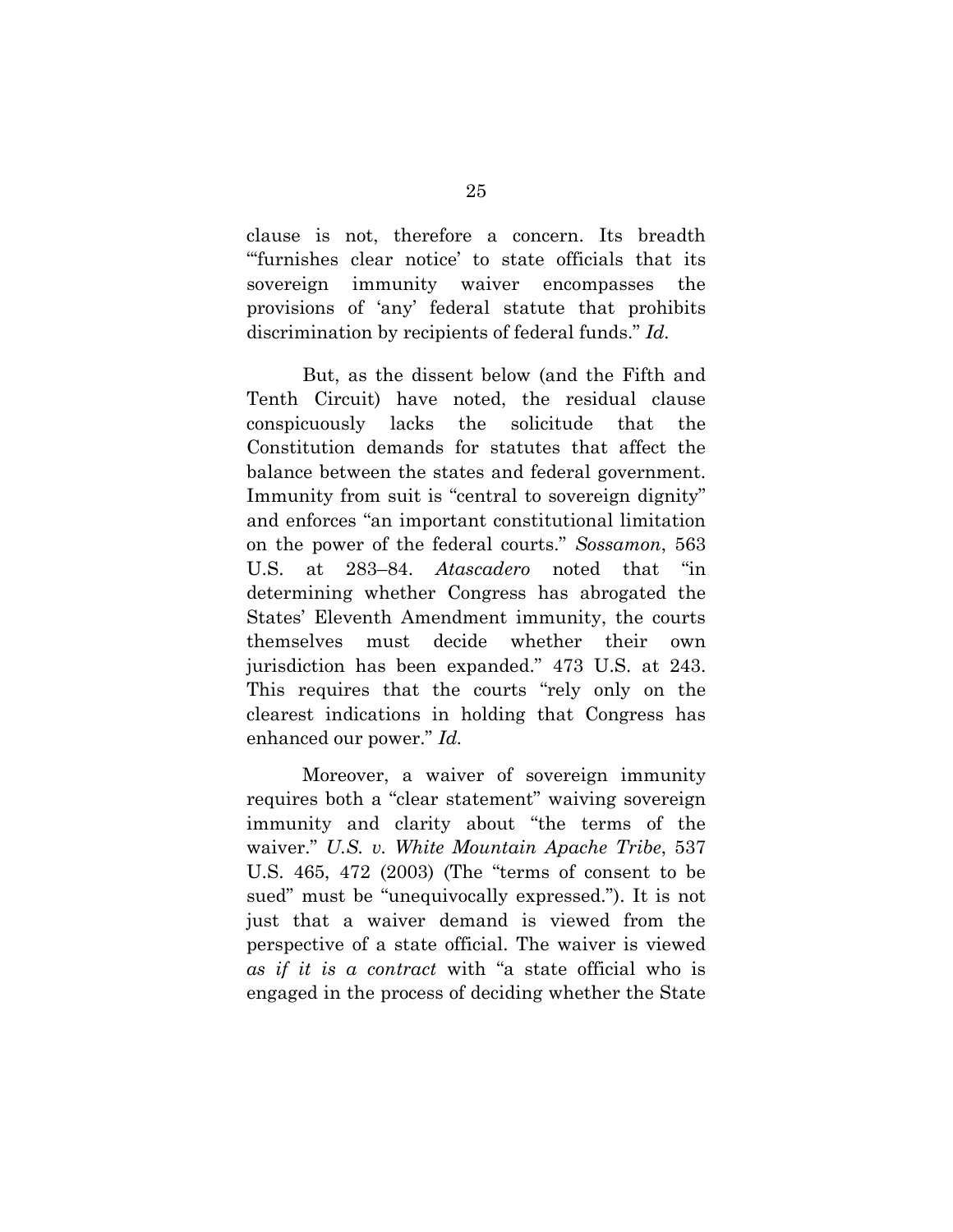should accept [the] funds and the obligations that go with those funds." *Arlington Cent. Sch. Dist. Bd. of Educ. v. Murphy*, 548 U.S. 291, 296 (2006). The State "voluntarily and knowingly accepts the terms of the 'contract.'" *Pennhurst*, 451 U.S. at 17. There can "be no knowing acceptance if a State is unaware of the conditions or is unable to ascertain what is expected of it," unless Congress speaks clearly. *Id.* Congress must therefore do more than demand a waiver; it must also, in the same statute, identify the relevant non-discrimination requirement and the affected federal funding.

#### **II. The Decision Below is Wrong.**

Beyond creating a division of authority, allowing private suits against some States and not others, the decision below is wrong. The majority commits three distinct errors.

1. The first and most telling error is that the two Fourth Circuit panel members in the majority disagree about *how* the residual clause waives sovereign immunity. The concurring judge concludes that the residual clause applies to the "provisions of any other Federal statute" that "target discrimination by recipients of Federal financial assistance." Pet. App. 43. The concurring judge acknowledges, however, that both the other judge in the majority and the dissenting judge "say that my reading of the residual clause conflicts with the lastantecedent rule, which counsels that 'a limiting clause or phrase . . . should ordinarily be read as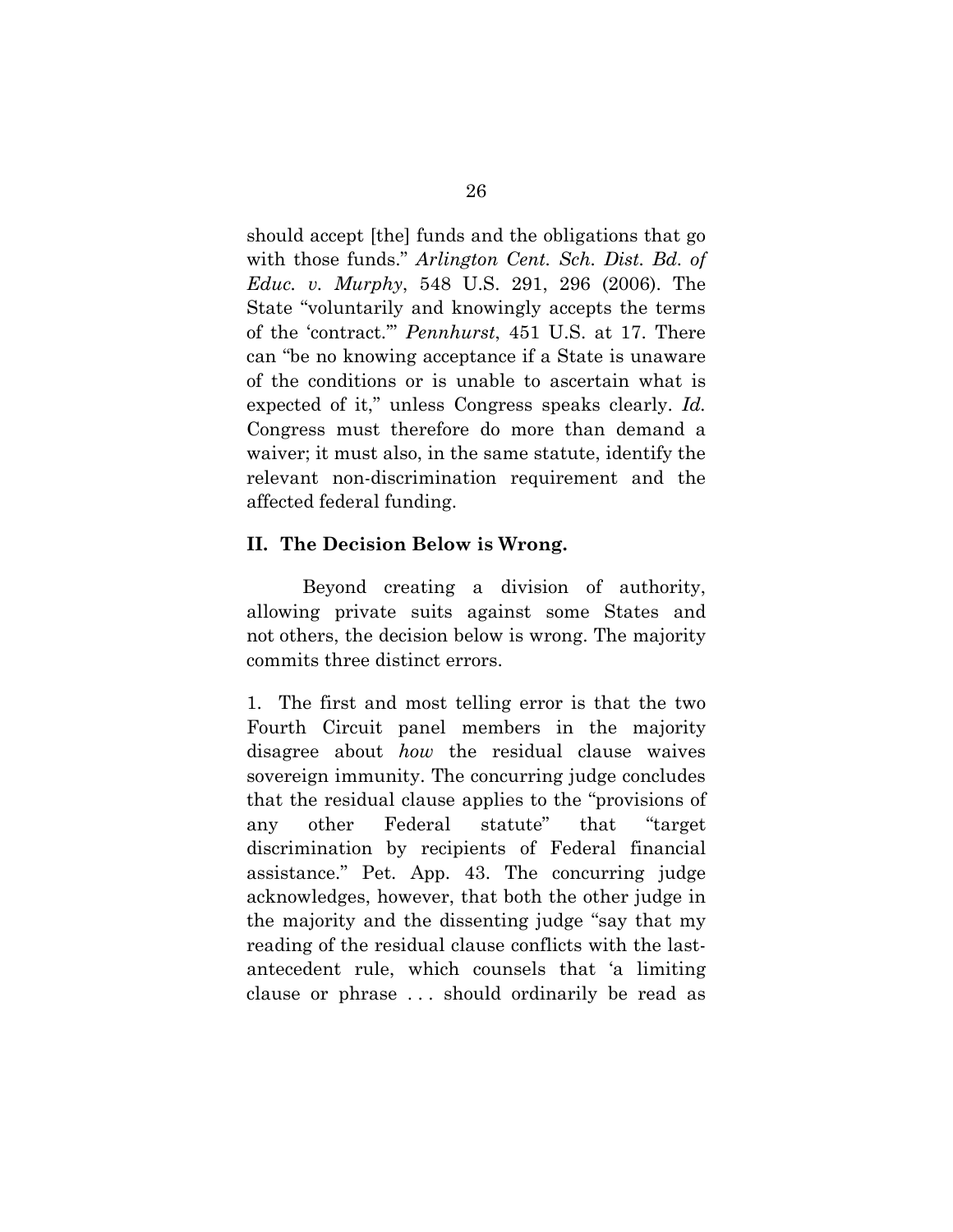modifying only the noun or phrase that it immediately follows.'" Pet. App. 42.

The judge who authored the panel opinion applies the residual clause to waive sovereign immunity for *all* provisions, whether connected to antidiscrimination or not, that are contained within a statute that also contains a provision prohibiting discrimination in federally funded programs. "[T]he residual clause imposes but two conditions: that the law be federal and that it prohibit discrimination by recipients of Federal financial assistance." Pet. App. 26.

The author of the majority panel opinion further concludes it is not "necessary" to agree with the concurrence's statutory interpretation. Pet. App. 27–28. "As a majority of the Court today holds, the sovereign immunity waiver contained in CRREA's residual clause clearly applies to NCSHP regardless of whether 'prohibiting discrimination by recipients of Federal financial assistance' modifies 'provision' or 'statute.'" *Id.*

The Eleventh Amendment requires more than that the members of the majority agree upon an outcome. "The requirement of a clear statement in the text of the statute ensures that Congress has specifically considered state sovereign immunity and has intentionally legislated on the matter." *Sossamon*, 563 U.S. at 290. At a minimum, if the majority is to conclude that "Congress says in a statute what it means and means in a statute what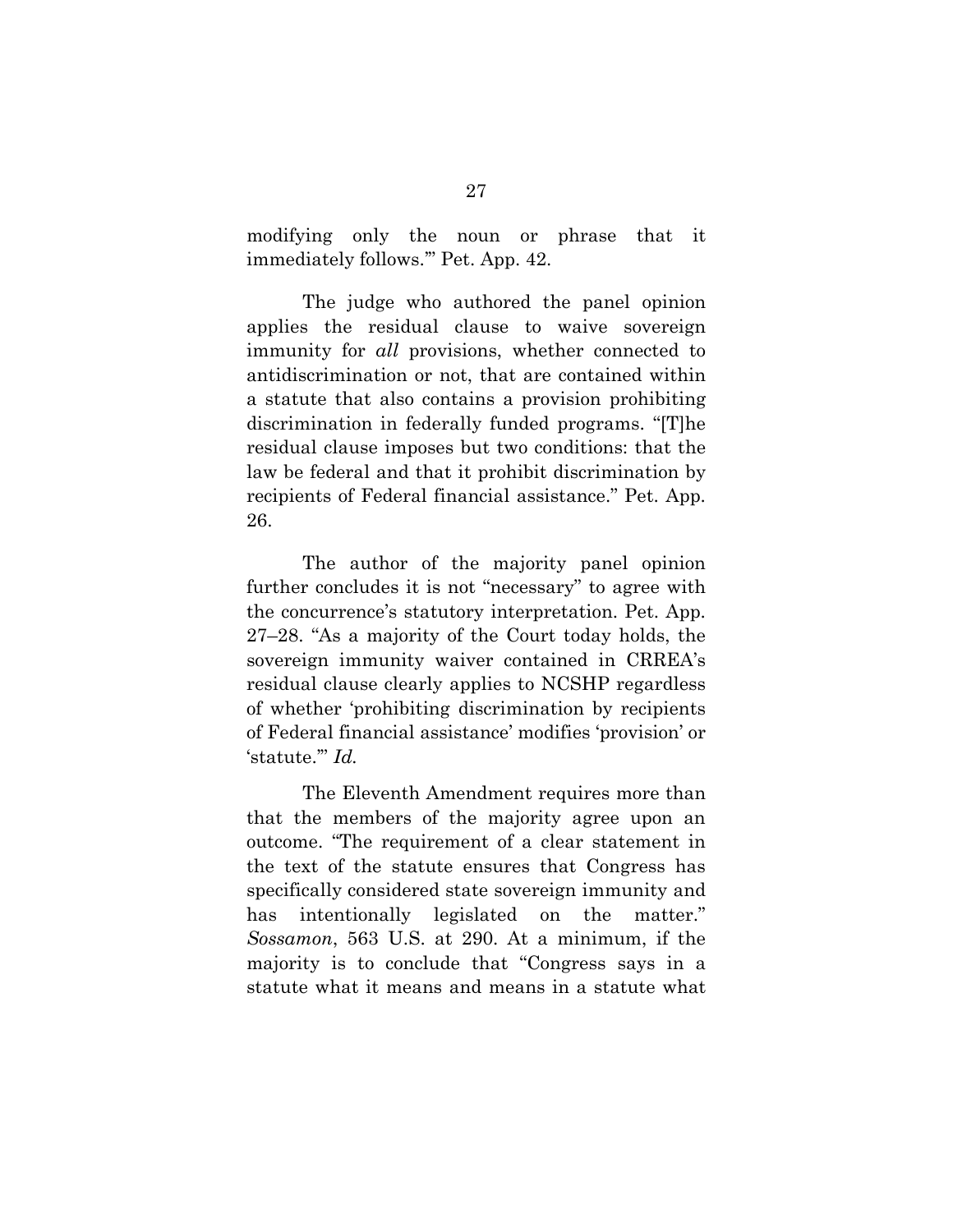it says there," Pet. App. 23, the majority should agree upon the proper reading of the text.

*Sossamon* makes clear that ambiguity alone means that Congress has not clearly demanded a waiver of state sovereign immunity. 563 U.S. at 287 ("[W]here a statute is susceptible of multiple plausible interpretations, including one preserving immunity, we will not consider a State to have waived its sovereign immunity.").

The Fourth Circuit dissent shows such a plausible interpretation. "[T]he Residual Clause can plausibly be read to require that the relevant legislative enactment *as a whole*––not just one of its individual provisions––be solely aimed at prohibiting discrimination by recipients of federal financial assistance." Pet. App. 71. This means, under the Court's sovereign immunity caselaw, that the State has *not* waived immunity. "The Court has been crystal clear that when a statute like the Residual Clause 'is susceptible of multiple plausible interpretations, including one preserving immunity,' we are required to conclude that states have not waived immunity." Pet. App. 72. *See also Federal Aviation Admin. v. Cooper*, 566 U.S. 284, 290 (2012) ("Any ambiguities in the statutory language are to be construed in favor of immunity, so that the [state's] consent to be sued is never enlarged beyond what a fair reading of the text requires.").

2. Second, the Fourth Circuit brushes aside this Court's jurisprudence by creating a conceptual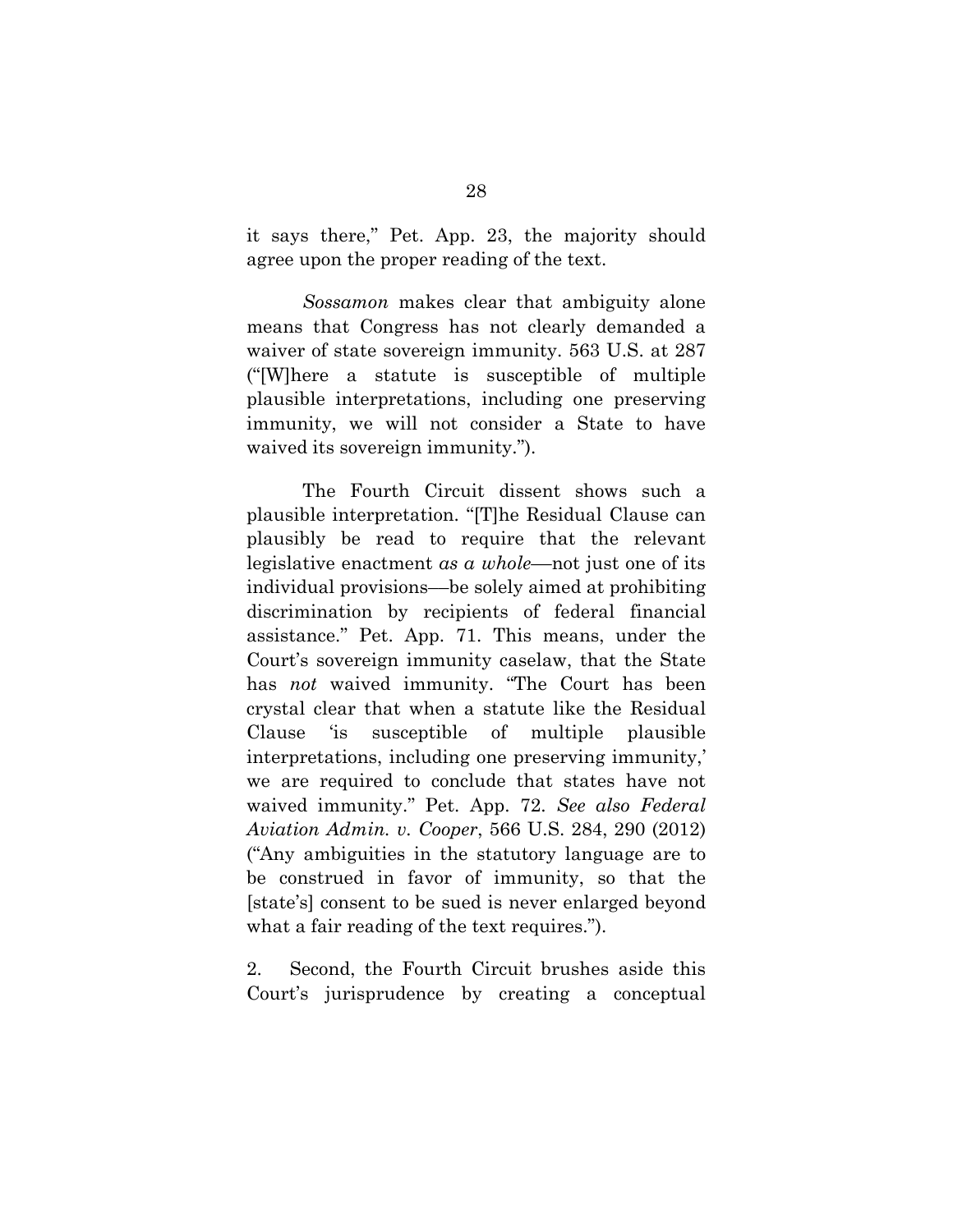distinction between the clear statement "required to abrogate a state's sovereign immunity" and the statement needed "to condition spending upon a state's waiver of sovereign immunity." Pet. App. 30. "Abrogation is conceptually similar but analytically distinct from sovereign immunity waivers." *Id*. "The fact that both doctrines require a 'clear statement' from Congress does not mean that they require (or permit) the same statement." *Id.*

This conclusion is directly contrary to *Atascadero*. The dissent points out that *Atascadero* "reaffirm[ed] the rule of prior decisions requiring the same degree of clarity in a spending power statute, which triggers inquiry into whether the state waived its eleventh amendment protection, as would be required by an abrogation statute. The two inquiries are now the same." Pet. App. 86–87 (Agee, J. dissenting) (quoting George D. Brown, *State Sovereignty Under the Burger Court––How the Eleventh Amendment Survived the Death of the Tenth: Some Broader Implications of Atascadero State Hospital v. Scanlon*, 74 GEO. L.J. 363, 388 (1985)).

By creating a distinction between abrogration and waiver, the decision below is able to disregard this Court's guidance in *Dellmuth v. Muth*, 491 U.S. 223 (1989), one of the two cases wherein this Court specifically considered CRREA's residual clause. In *Dellmuth*, the Plaintiff challenged his son's individualized education plan under the EHA. 491 U.S. at 225–26. The Plaintiff argued that the residual clause "expressly abrogates state immunity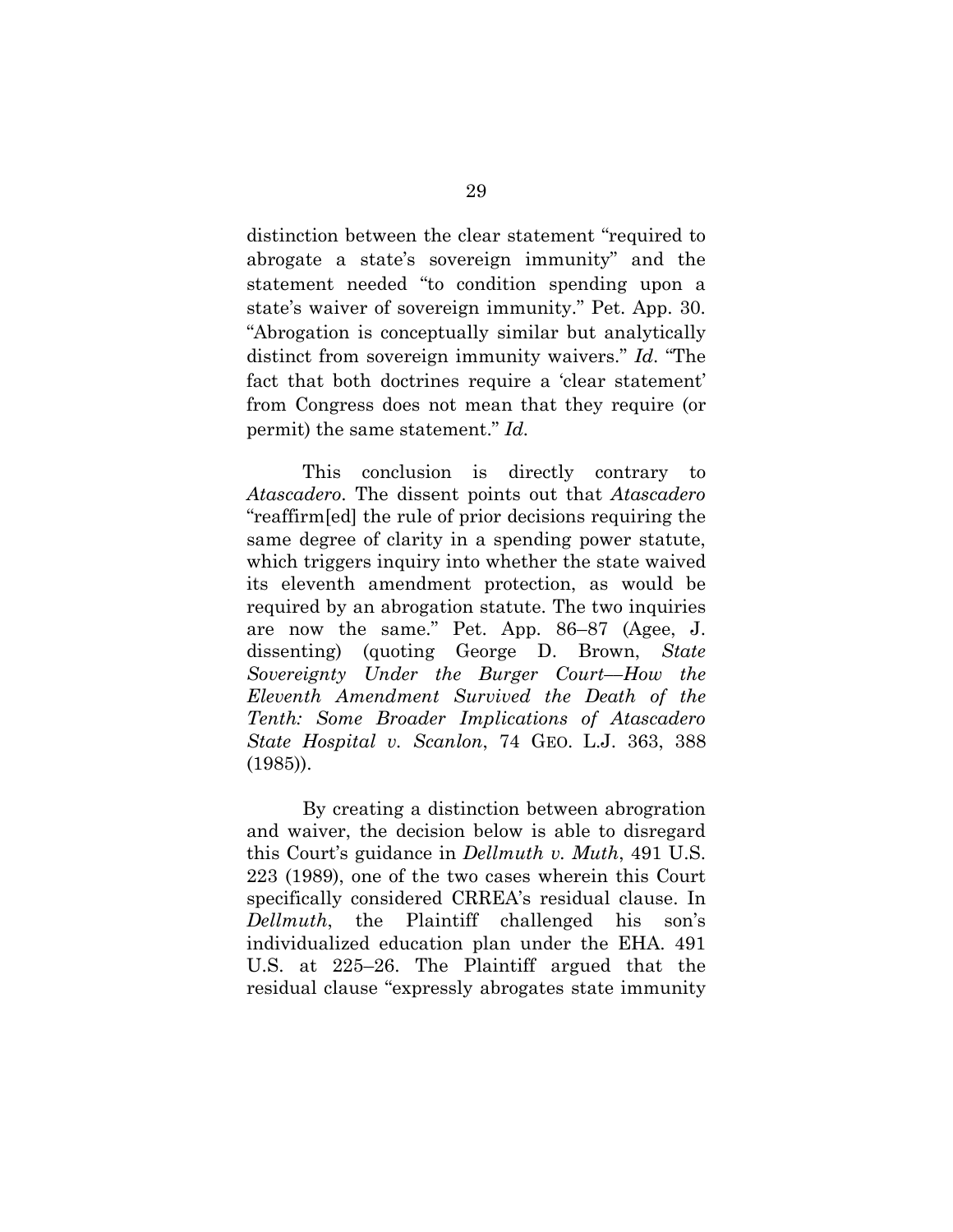from suits for tuition reimbursement." *Id.* at 223. While the claims arose before the effective date of CRREA, which arguably makes this Court's guidance *dicta*, *Dellmuth* directly addressed the residual clause argument as a "nontextual" claim. 491 U.S. at 228. The Court compared "the language in the [CRREA] with the language of the EHA" and concluded it "serve[d] only to underscore the difference in the two statutes, and the absence of any clear statement of abrogation in the EHA." *Id.* at 229 (emphasis added). "When measured against such explicit consideration of abrogation of the Eleventh Amendment [in CRREA], the EHA's treatment of the question appears ambiguous at best." *Id.* at 230. "Our opinion in *Atascadero* should have left no doubt that we will conclude Congress intended to abrogate sovereign immunity only if its intention is 'unmistakably clear in the language of the statute.'" *Id.* "[W]e reaffirm today that in this area of the law, evidence of congressional intent must be both unequivocal and textual" and the CRREA provision "is neither." *Id.* The EHA did not abrogate sovereign immunity because *that statute* "made no reference whatsoever to either the Eleventh Amendment or the States' sovereign immunity." *Id.* at 231.

*Dellmuth* stands for the principle that, setting aside the four specific statutes listed in CRREA, the residual clause does not provide the required *textual* evidence that Congress intended to abrogate or waive states' sovereign immunity from suit.

3. Finally, even beyond its disregard of *Dellmuth*, the Fourth Circuit gives little respect, or even consideration to the requirement that "[a] State's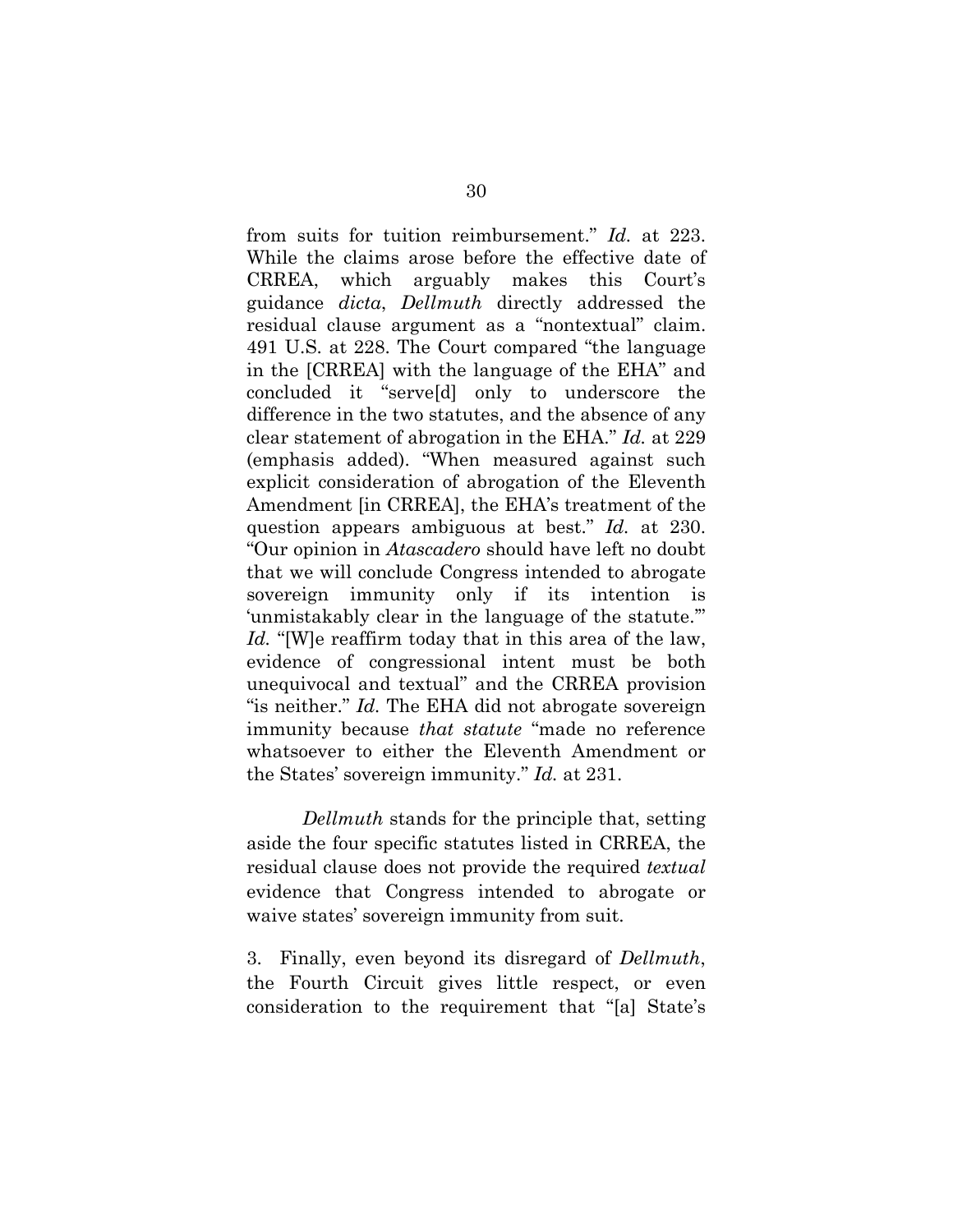consent to suit must be 'unequivocally expressed' in *the text of the relevant statute*." *Sossamon*, 563 U.S. at 284. The decision below blends the ACA and CRREA together throughout its opinion. The Fourth Circuit analyzed the question presented as whether state officials were "on clear notice that acceptance of federal funds amounted to a waiver of sovereign immunity against claims of discrimination arising out of [the Affordable Care Act's] provision." Pet. App. 13. "We affirm the district court and hold that, when read alongside CRREA, § 1557 clearly conditions the receipt of federal funds upon NCSHP's waiver of sovereign immunity against suits for money damages." Pet. App. 13. But "the Residual Clause provides no basis to conclude that states knowingly waived their sovereign immunity from section 1557 suits, or that Congress specifically considered the issue of state sovereign immunity when enacting section 1557." Pet. App. 62 (Agee, J., dissenting).

The Fourth Circuit "fails to respect the 'stringent' requirement that a state's waiver of sovereign immunity be 'unequivocally expressed in the text of the relevant statute.'" Pet .App. 94 (quoting *Sossamon*, 563 U.S. at 284). Just as in *Dellmuth*, the statute in this case, § 1557 of the ACA, has no textual hook to the residual clause. Neither CRREA nor the ACA references or incorporates the other statute. As the dissent below noted, "it is 'difficult to believe that Congress, taking careful stock of the state of Eleventh Amendment law, decided it would drop coy hints but stop short of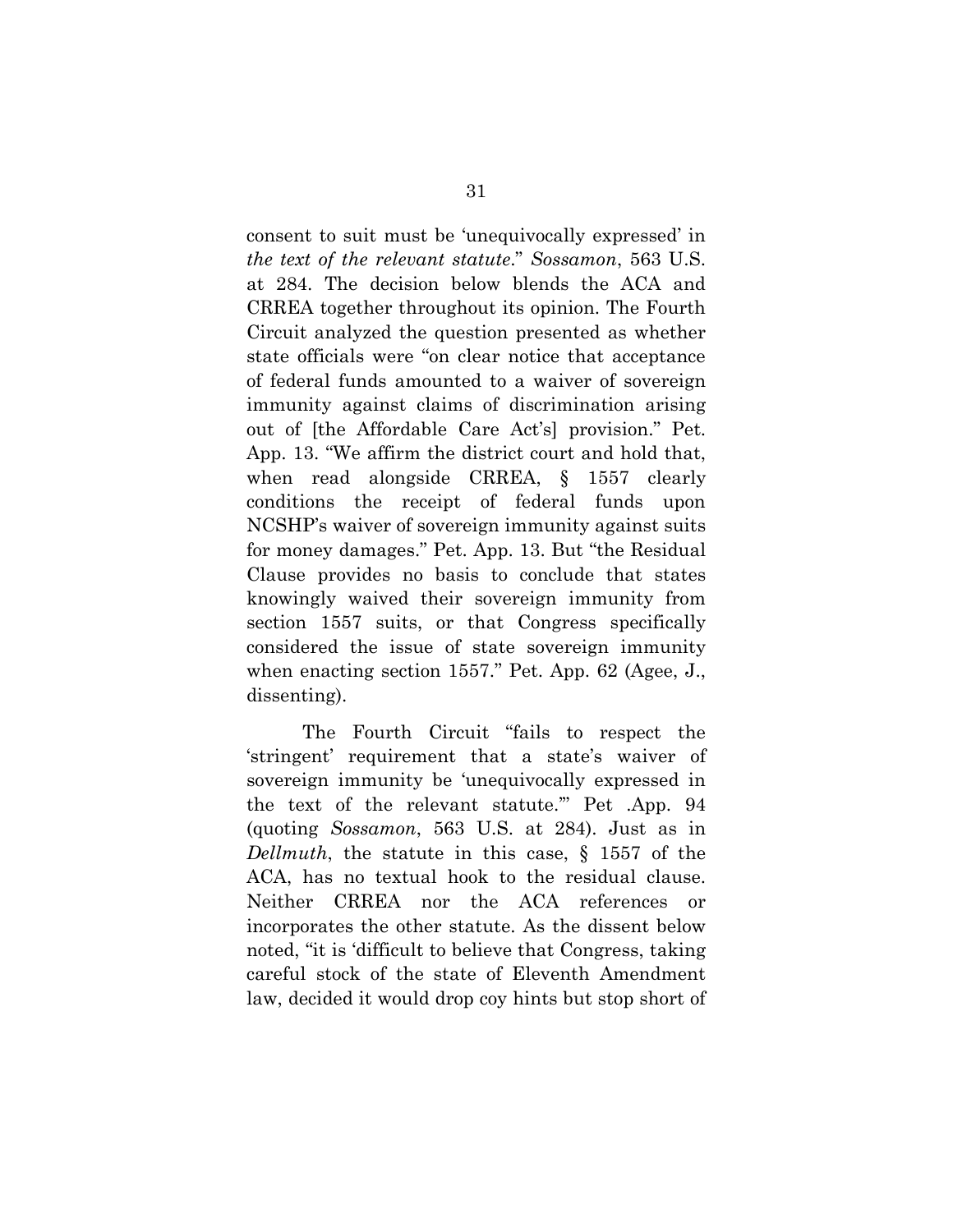making its intention manifest' that section 1557 would be encompassed by the Residual Clause." Pet. App. 90 (quoting *Dellmuth*, 491 U.S. at 230–31).

# **III. This Petition presents an Ideal Vehicle to Resolve the Conflict between the Circuits, which is Exceptionally Important and Squarely Presented.**

1. The Fourth Circuit's decision creates a square conflict among the circuits about the proper interpretation of the residual clause and state waivers of sovereign immunity. The differing interpretations are squarely and cleanly presented and were outcome-determinative below. No further percolation is needed.

Moreover, erroneous decisions on sovereign immunity should be addressed immediately. This Court allows interlocutory review of such matters because of the "concern that States not be unduly burdened by litigation" as well as the "ultimate justification" of "ensuring that the States' dignitary interests can be fully vindicated." *Puerto Rico Aqueduct & Sewer Auth. v. Metcalf & Eddy, Inc.*, 506 U.S. 139, 146 (1993).

2. This case is an ideal vehicle for addressing the question presented. The case comes for review from the denial of a motion to dismiss and does not require the Court to navigate a lengthy factual record. "[A] motion by a State or its agents to dismiss on Eleventh Amendment grounds involves a claim to a fundamental constitutional protection, whose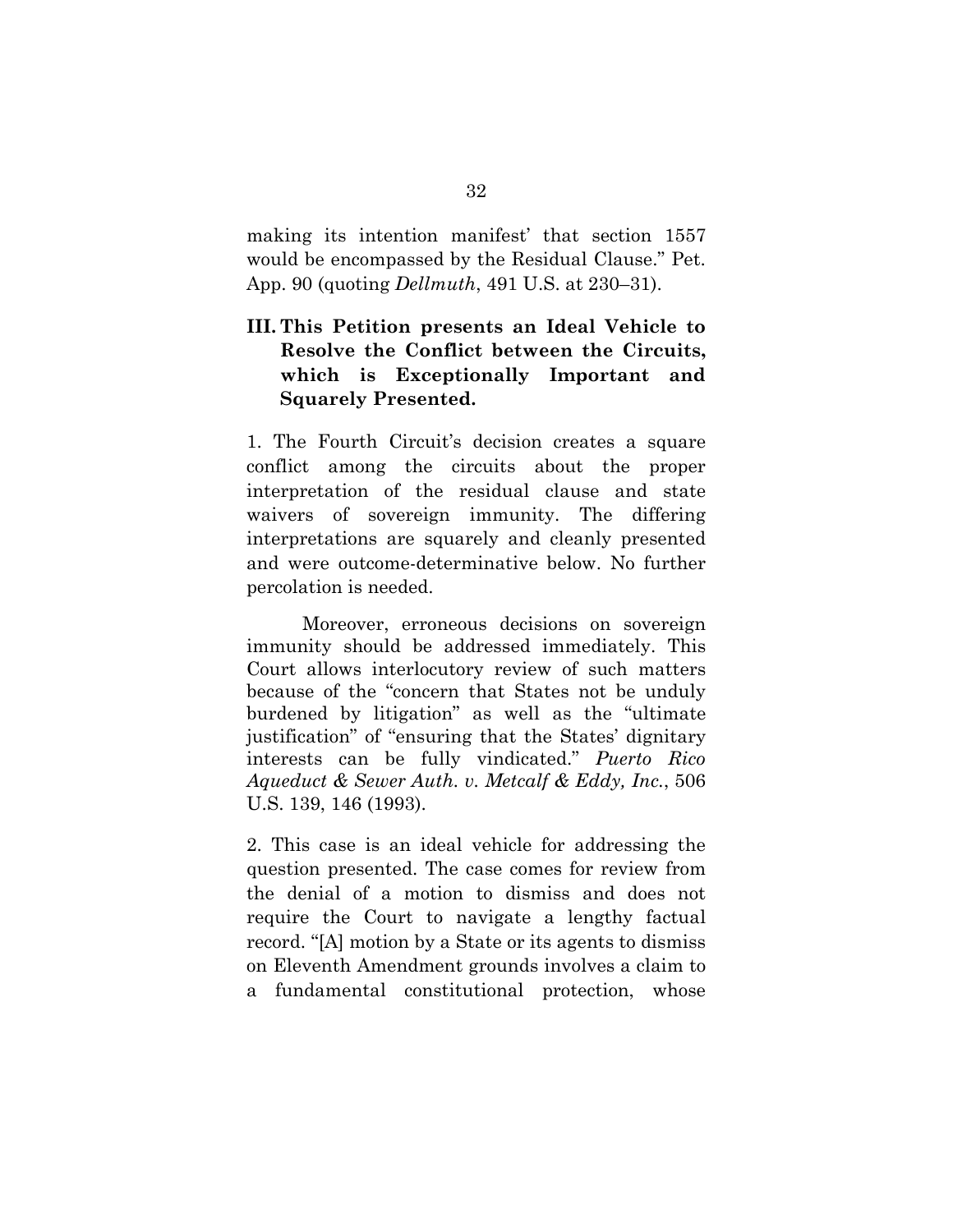resolution generally will have no bearing on the merits of the underlying actions." *Puerto Rico Aqueduct*, 506 U.S. at 145. This is not a case where the State voluntarily invoked the federal court's jurisdiction. Rather, as noted above, the lower court held that, by accepting federal financial assistance, Petitioner waived its sovereign immunity to the Plaintiffs' suit. Pet. App. 13. What is more, the resolution of sovereign immunity is outcomedeterminative. Had respondents brought their claims in the Fifth or Tenth Circuit, there is no question their claims under § 1557 would have been rejected.

3. Because the Fourth Circuit's decision below rests on the residual clause, it sweeps far beyond the health care context. The Fourth Circuit has opened the federal courts to lawsuits for a myriad of claims against the States. *Compare*, *e.g.*, *Buck v. Washington Metro. Area Transit Auth.*, 427 F. Supp. 3d 60 (D.D.C. 2019) (rejecting claim that residual clause waives sovereign immunity to suit by whistleblower under the National Transit Systems Security Act, 6 U.S.C. § 1142(a), even though that provision prohibits "discrimination").

In doing so, the Fourth Circuit has eliminated the constitutional safeguard that Congress must consider the "sovereign dignity" of the States before expanding the power of the federal courts. *Sossamon*, 563 U.S. at 283. Even when a lawsuit fails, it imposes litigation costs on the States. The federal government retains numerous other tools to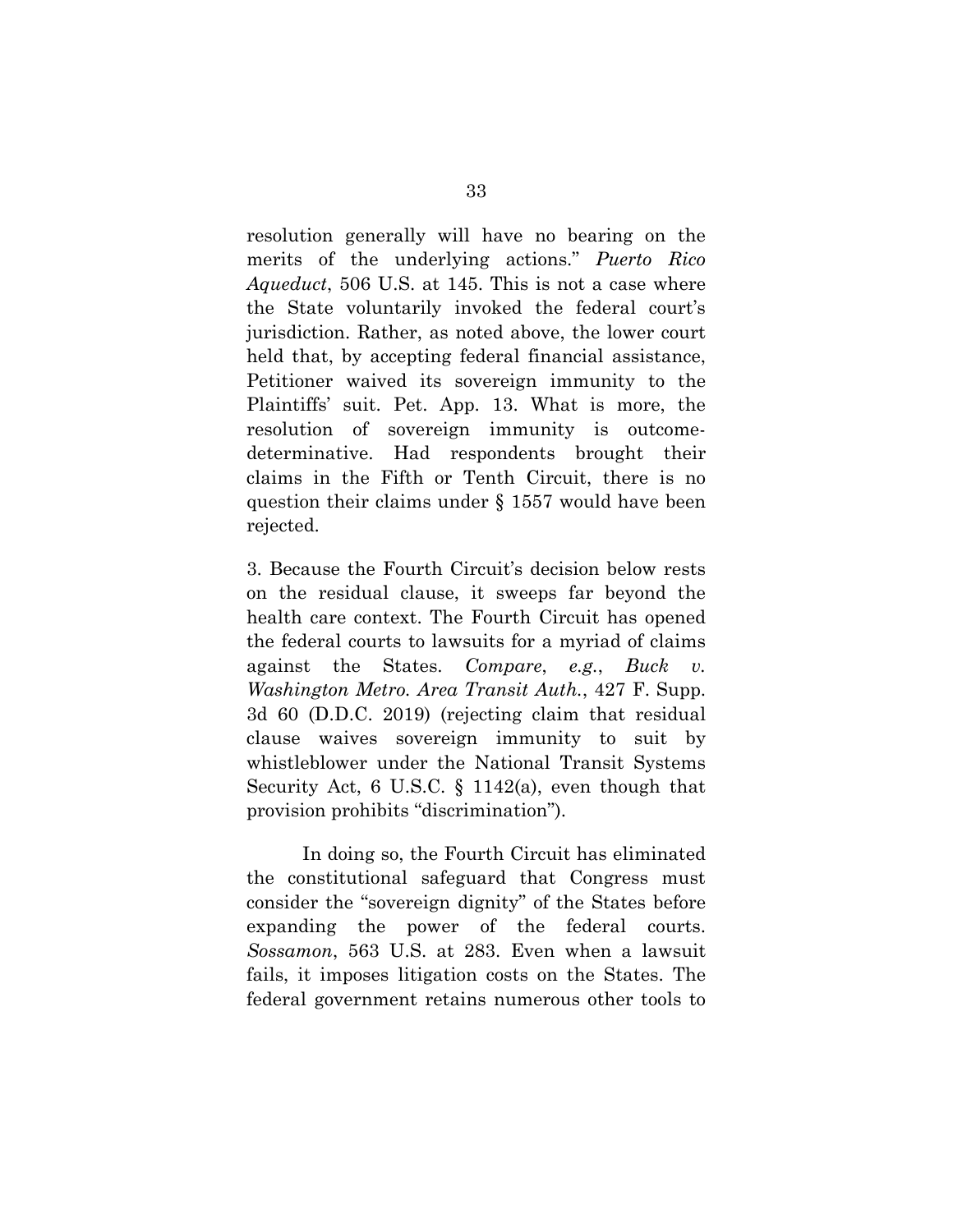ensure that its funds are spent correctly, including its own authority to bring suit against a State. Sovereign immunity prevents the federal government from delegating this enforcement to private parties, whose incentives may differ. Weighing the costs of enforcement is a political decision, best left to the political actors, not to private litigants in Article III courts.

The panel majority reaches the result below by disregarding alternative readings of the statute at issue, this Court's jurisprudence, and the reasoning of one another. "The majority only acknowledges one possible interpretation of the Residual Clause despite the existence of at least one other plausible interpretation that has been endorsed by the only circuits to consider the issue and would preserve states' sovereign immunity." Pet. App. 93. "The Supreme Court should proceed expeditiously to correct the constitutional error here." Pet. App. 94.

## **IV. Conclusion**

The Petition for a writ of certiorari should be granted.